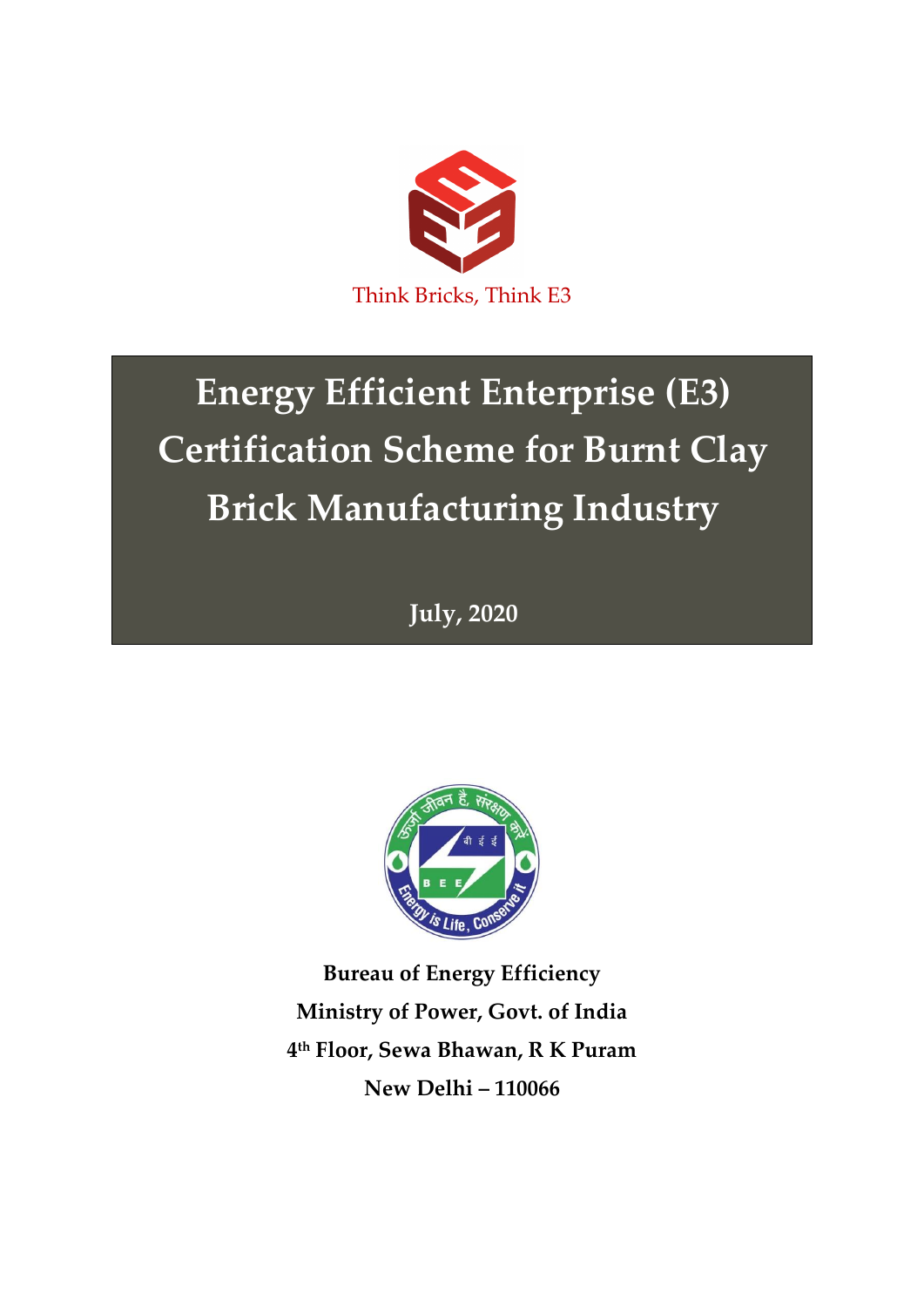Energy Efficient Enterprise (E3) Certification is an initiative to recognise burnt clay brick manufacturers who adopt energy-efficient manufacturing and encourage customers to source bricks from such E3 certified manufacturing units.

The Bureau of Energy Efficiency (BEE) shall initially pilot the E3 certification scheme in accordance with the guidance provided in this document. Post pilot, the final scheme will be notified by way of formulating necessary regulations for the same under the Energy Conservation Act, 2001.

The Final scheme shall also carry provisions for E3 certificate application fees and in case of non-compliance, Penalties.

Every attempt has been made to provide guidelines for various situations, but many new situations may arise, which may not be covered by the procedures outlined here. Where difficulty arises in arriving at a decision, the direction of the decision-making authority at the Bureau of Energy Efficiency, or any other appropriate authority as delegated by the Bureau with proper recording or justification under intimation to Director General, hereinafter referred to as 'DG' shall be taken.

DG shall have the authority to decide on any issue and permit any deviation from the guidelines. However, the actions proposed, or decisions, at any level must be in the framework of provisions of Energy Conservation Act, 2001, Rules, Regulations and Statutory orders.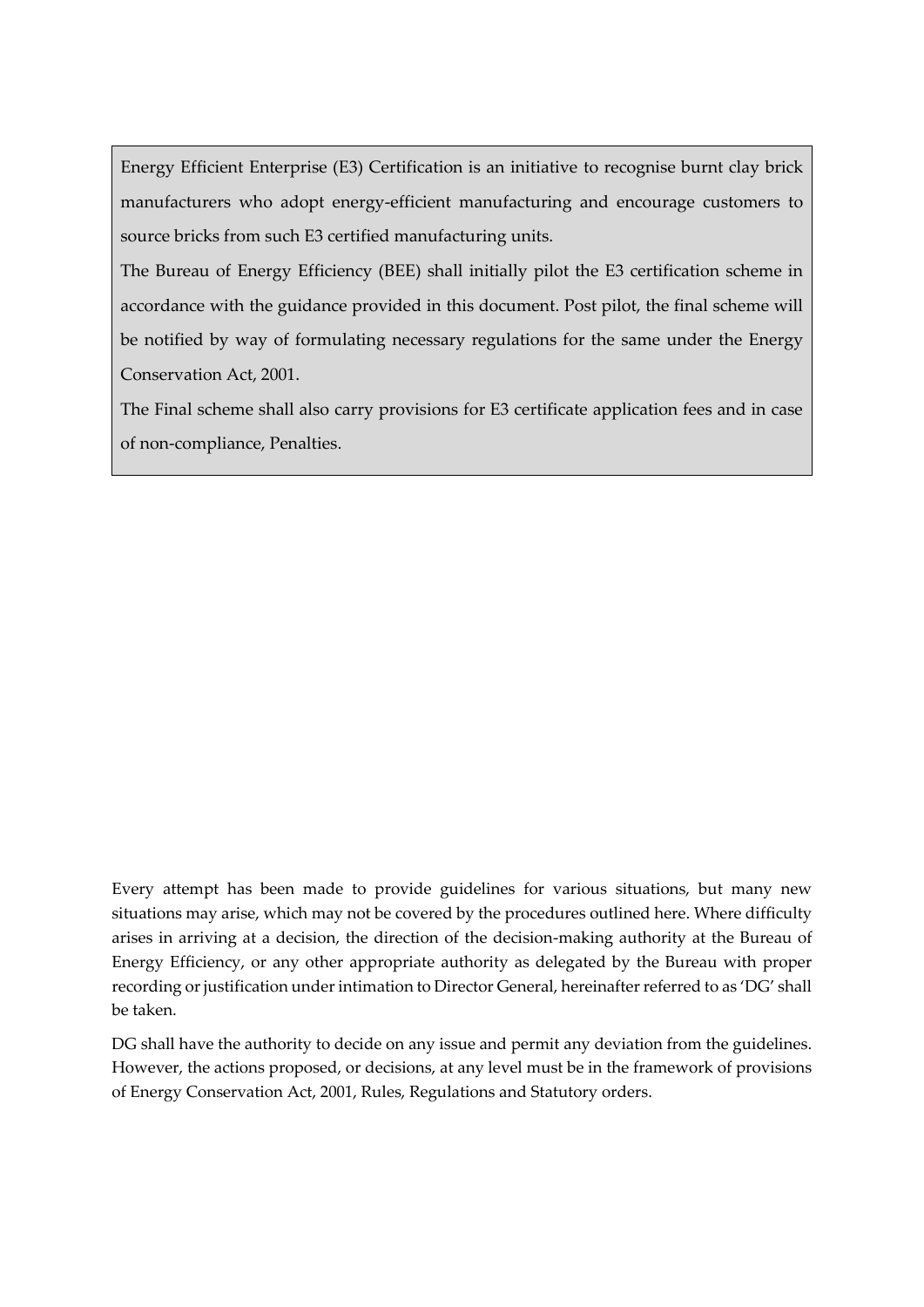## Contents

| 1.             |       |  |
|----------------|-------|--|
| $\overline{2}$ |       |  |
|                | 2.1   |  |
|                | 2.2   |  |
|                | 2.3   |  |
|                | 2.3.1 |  |
|                | 2.3.2 |  |
|                | 2.4   |  |
|                | 2.4.1 |  |
|                | 2.4.2 |  |
| $\mathfrak{Z}$ |       |  |
|                | 3.1   |  |
|                | 3.2   |  |
|                | 3.3   |  |
| $\overline{4}$ |       |  |
| 5              |       |  |
|                | 5.1   |  |
|                | 5.1.1 |  |
|                | 5.2   |  |
| 6              |       |  |
|                | 6.1   |  |
|                | 6.1.1 |  |
|                | 6.1.2 |  |
|                | 6.2   |  |
|                | 6.3   |  |
| 7              |       |  |
|                | 7.1   |  |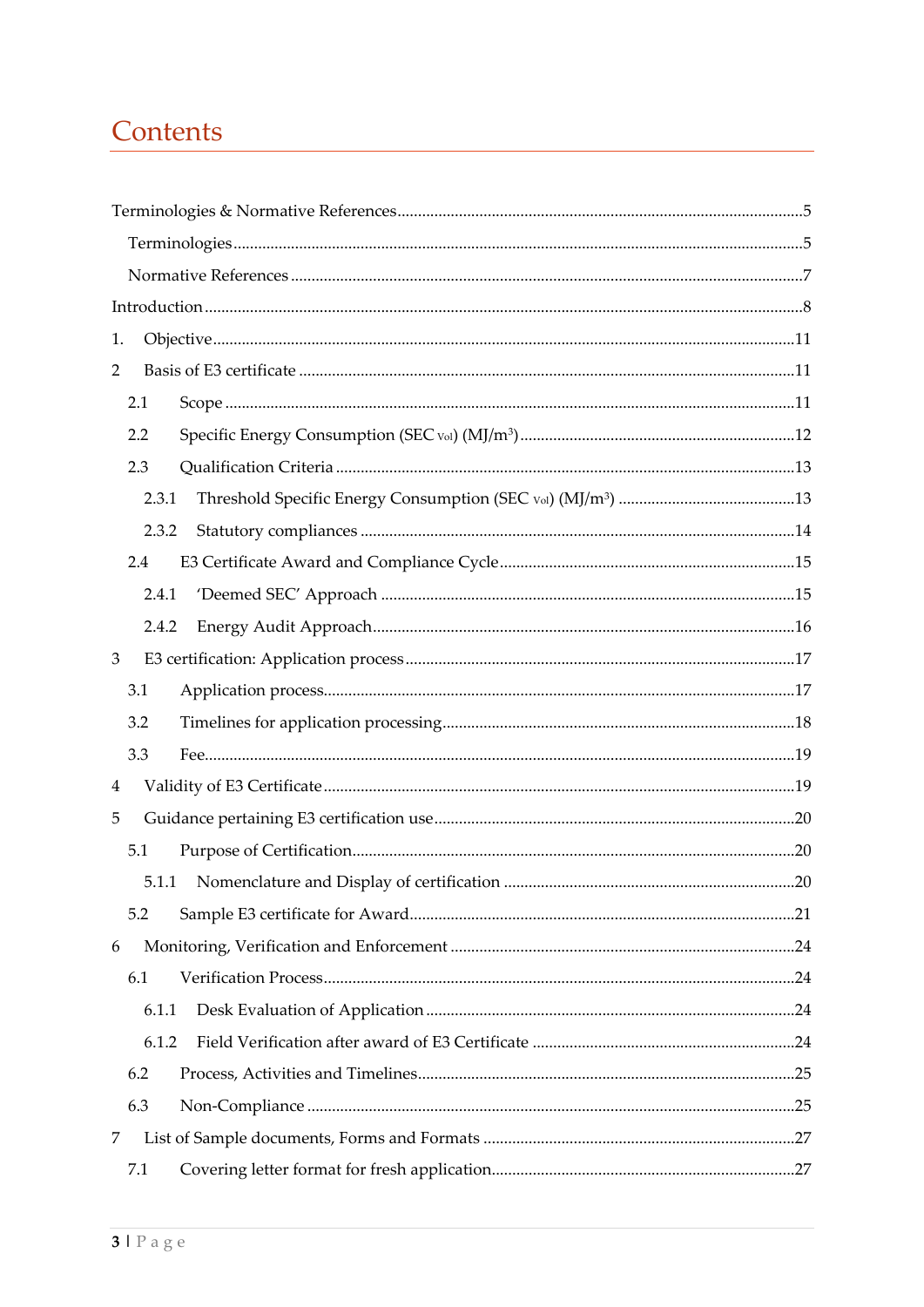|   | 7.2   |                                                                                       |  |
|---|-------|---------------------------------------------------------------------------------------|--|
|   | 7.3   | Standard Agreement between the Bureau and E3 Awardee Enterprise. (Pilot) 32           |  |
|   | 7.4   | Periodical (Annual) submission formats for brick manufacturing enterprise34           |  |
|   | 7.4.1 |                                                                                       |  |
|   | 7.4.2 |                                                                                       |  |
|   | 7.5   | Daily logs maintained on site by brick manufacturing enterprise35                     |  |
|   |       |                                                                                       |  |
| 8 |       | Standard Pledge by Builder (brick user) to procure bricks from E3 Awardee Enterprise. |  |
|   |       |                                                                                       |  |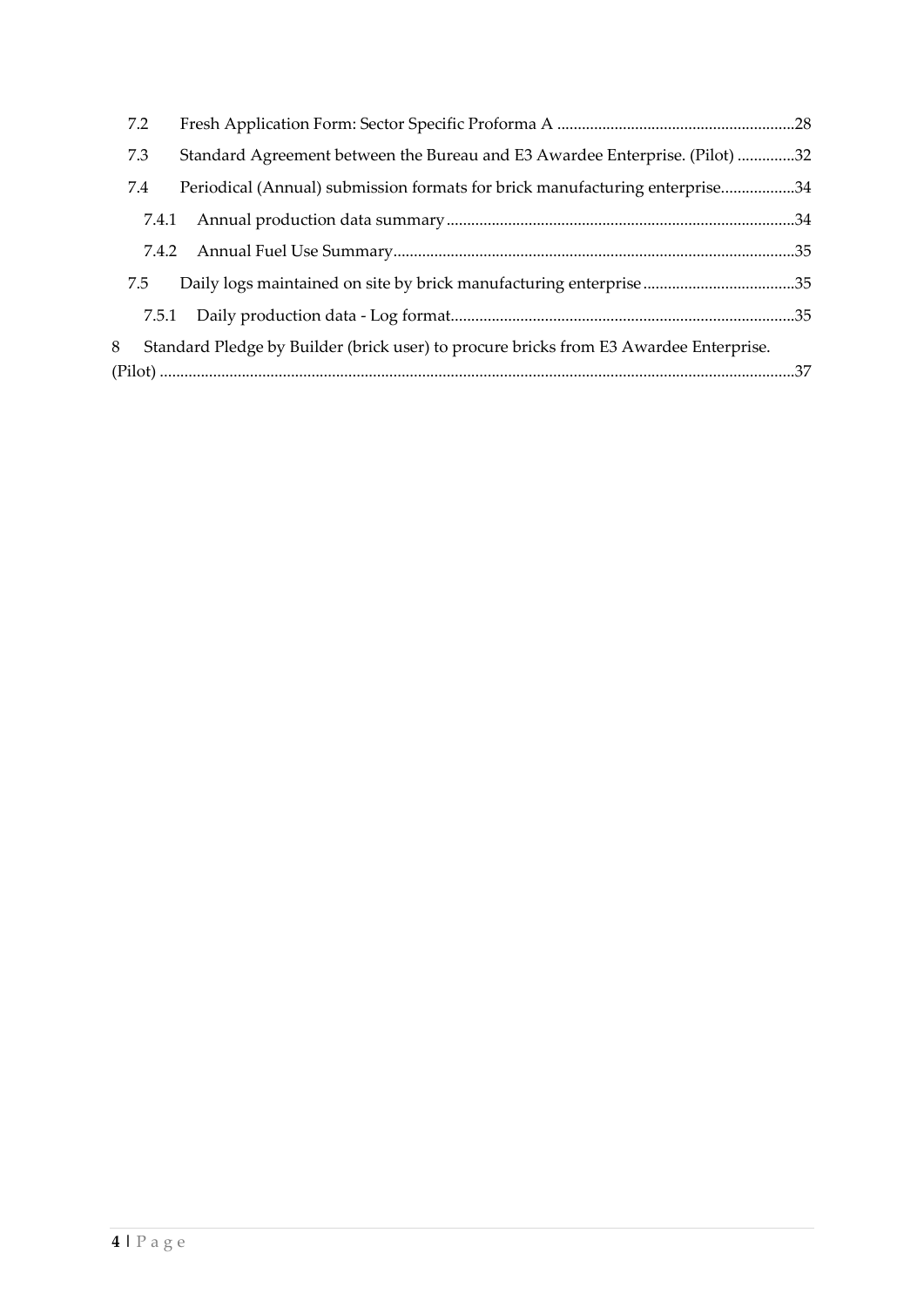### <span id="page-4-1"></span><span id="page-4-0"></span>Terminologies

For this scheme, the following definitions shall apply.

| Act or EC Act, 2001                    | The Energy Conservation Act, 2001 (52 of 2001)                                                          |
|----------------------------------------|---------------------------------------------------------------------------------------------------------|
| <b>Accredited Energy</b>               | Means an auditor possessing qualifications specified under clause (p)                                   |
| Auditor                                | of sub-section (2) of section 13 of the Act.                                                            |
| Appellate Tribunal                     | Means Appellate Tribunal for Energy Conservation referred in                                            |
|                                        | section 30 of the Act.                                                                                  |
| <b>Brick</b>                           | Means any burnt clay masonry unit in the form of a brick or a block                                     |
|                                        | of different sizes.                                                                                     |
| <b>Brick Kiln</b>                      | Means a kind of furnace or oven used for the firing/sintering of Bricks.                                |
|                                        | It is a structure forming thermally insulated chamber in which                                          |
|                                        | required temperature is produced by burning fuel.                                                       |
| <b>Brick Manufacturing</b>             | Means an enterprise engaged in the production or manufacturing of                                       |
| Enterprise                             | burnt clay bricks and blocks.                                                                           |
| <b>Bulk Density (kg/m<sup>3</sup>)</b> | Bulk density is defined as the ratio of mass of the dry material of                                     |
|                                        | porous body to its bulk volume. Bulk density is to be tested as per IS                                  |
|                                        | 1528 (Part 12), Method for determination of bulk density.                                               |
| <b>Bureau</b>                          | Means the Bureau of Energy Efficiency (BEE) established under                                           |
|                                        | subsection (1) of section 3 of the Energy Conservation Act, 2001.                                       |
| E3                                     | Means "Energy Efficient Enterprise" as certified by BEE, and for the                                    |
|                                        | purpose of this document is applicable to Brick manufacturing sector.                                   |
| <b>Energy</b>                          | Means any form of energy derived from fossil fuels, nuclear                                             |
|                                        | substances or materials, hydroelectricity and includes electrical                                       |
|                                        | energy or electricity generated from renewable sources of energy or                                     |
|                                        | biomass connected to the grid.                                                                          |
| <b>Energy Audit</b>                    | Means the verification, monitoring and analysis of use of energy                                        |
|                                        | submission<br>of<br>technical<br>including<br>report<br>containing                                      |
|                                        | recommendations for improving energy efficiency with cost benefit                                       |
|                                        | analysis and an action plan to reduce energy consumption.                                               |
| Enterprise                             | Shall include any company, limited liability partnership, partnership                                   |
|                                        | firm or proprietary concern, or any joint venture of any of the                                         |
|                                        | aforesaid entity.                                                                                       |
| <b>Gross Calorific Value</b>           | Number of heat units liberated when a unit mass of the fuel is burnt                                    |
| (GCV)                                  | at constant volume in oxygen saturated with water vapour, the                                           |
|                                        | original material and final products being at $25$ °C. The residual                                     |
|                                        | products are taken as carbon dioxide, sulphur dioxide, nitrogen and                                     |
|                                        | water; the residual water other than that originally present as vapour,                                 |
|                                        | being in the liquid state.<br>It is assumed that all the heat produced is available, including the heat |
|                                        | of condensation of any steam, resulting from the combustion of                                          |
|                                        | hydrogen of the fuel, to water at room temperature.                                                     |
| <b>GST</b>                             | Goods and Services Tax                                                                                  |
| <b>National Baseline of</b>            | Currently is determined as $2350$ MJ/m <sup>3</sup> , subject to periodic update as                     |
| <b>Specific Energy</b>                 | determined by BEE. The National Baseline is determined based on the                                     |
|                                        |                                                                                                         |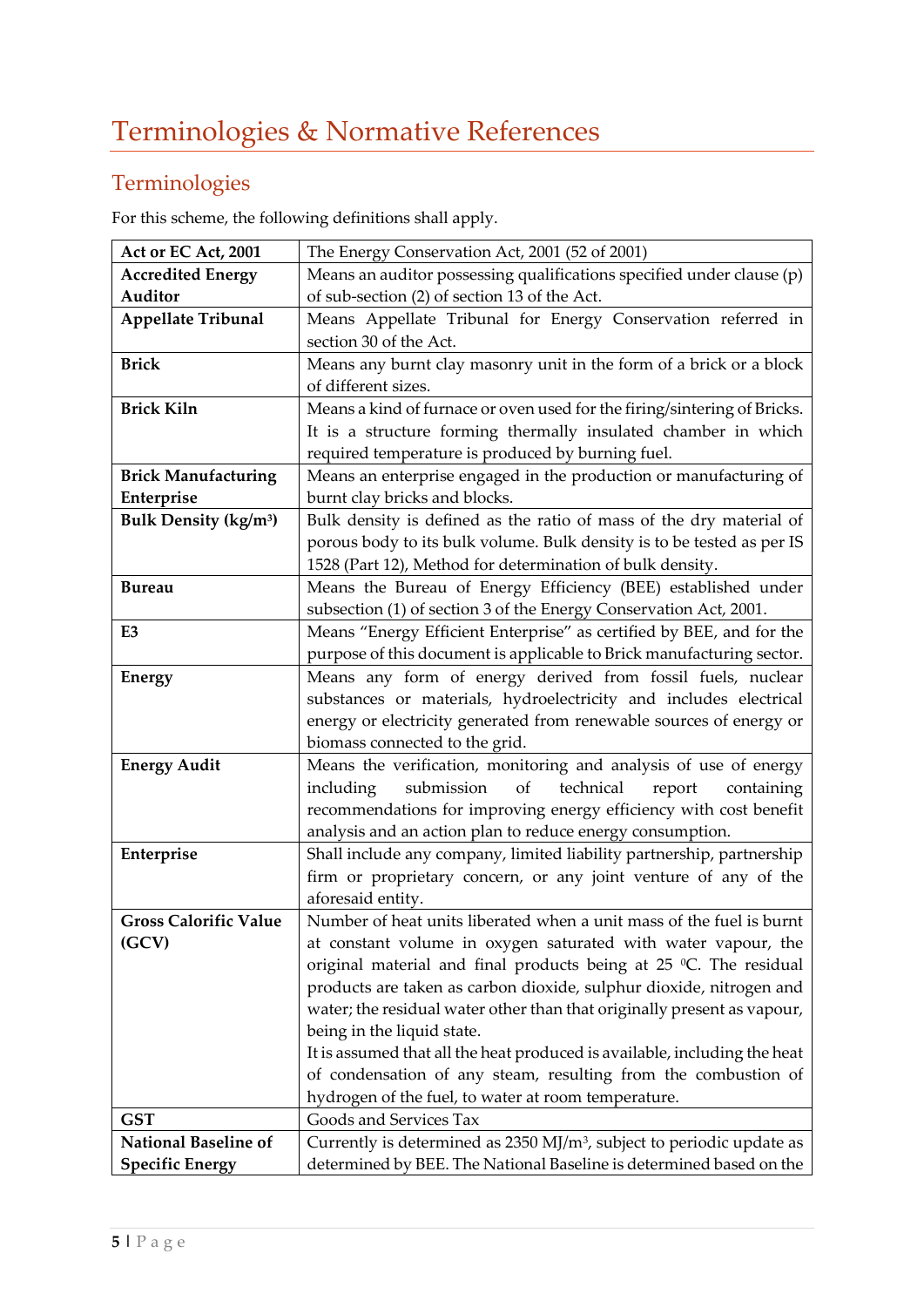| <b>Consumption (SEC vol</b>       | average specific energy consumption of different kiln technologies,                    |
|-----------------------------------|----------------------------------------------------------------------------------------|
| in MJ/m <sup>3</sup> ) for bricks | and market share of different kiln technologies and burnt-clay brick                   |
|                                   | product types.                                                                         |
| Notification                      | A notification in the Gazette of India or, as the case may be, the                     |
|                                   | Official Gazette of a State.                                                           |
| Pilot                             | as per Section 13 (2) (j) of the Energy Conservation Act, 2001.                        |
| Regulations                       | Regulations made by the Bureau under the Energy Conservation Act,                      |
|                                   | 2001.                                                                                  |
| Scheme                            | Means this pilot scheme of certification of Brick Manufacturing                        |
|                                   | Enterprise launched under the power set-out in Section 13 $(2)(j)$ of the              |
|                                   | Act.                                                                                   |
| <b>Specific Energy</b>            | Is defined as the energy consumed (in MJ) for producing 1 kg of fired                  |
| Consumption (MJ/kg)               | Brick. SEC is used as a parameter to compare the energy performance                    |
| (SEC Mass)                        | of brick kiln technologies. For the purpose of this Scheme, the Specific               |
|                                   | Energy Consumption (SEC Mass) of a brick kiln is calculated as:                        |
|                                   | Specific Energy Consumption (SEC Mass, in MJ/kg) = Thermal energy                      |
|                                   | consumed by the brick kiln (MJ) / Total weight of bricks and blocks                    |
|                                   | produced from the kiln (kg).                                                           |
| <b>Specific Energy</b>            | E3 certification is awarded to an enterprise based on its volumetric                   |
| Consumption (MJ/m <sup>3</sup> )  | Specific Energy Consumption (MJ/m <sup>3</sup> ) which is defined as the energy        |
| (SEC vol)                         | consumed (in MJ) for producing 1 m <sup>3</sup> of burnt-clay brick product. The       |
|                                   | Specific Energy Consumption (SEC vol) (MJ/m <sup>3</sup> ) of an enterprise is         |
|                                   | determined as:                                                                         |
|                                   | Specific Energy Consumption (SEC $\text{Vol}$ , in MJ/m <sup>3</sup> ) = Total Thermal |
|                                   | energy consumed by the enterprise (MJ) / Total volume of bricks and                    |
|                                   | blocks produced by the enterprise (m <sup>3</sup> ).                                   |
| <b>Threshold Specific</b>         | Is the E3 certification Qualification Criteria, currently set at 1750                  |
| <b>Energy Consumption</b>         | MJ/m <sup>3</sup> , and to be periodically updated as determined by BEE. Brick         |
| $(MJ/m^3)$                        | manufacturing enterprises, committing to meet the specific energy                      |
|                                   | consumption (MJ/m <sup>3</sup> ) (SEC vol) threshold or lower will be certified as     |
|                                   | E3 (Energy Efficient Enterprise).                                                      |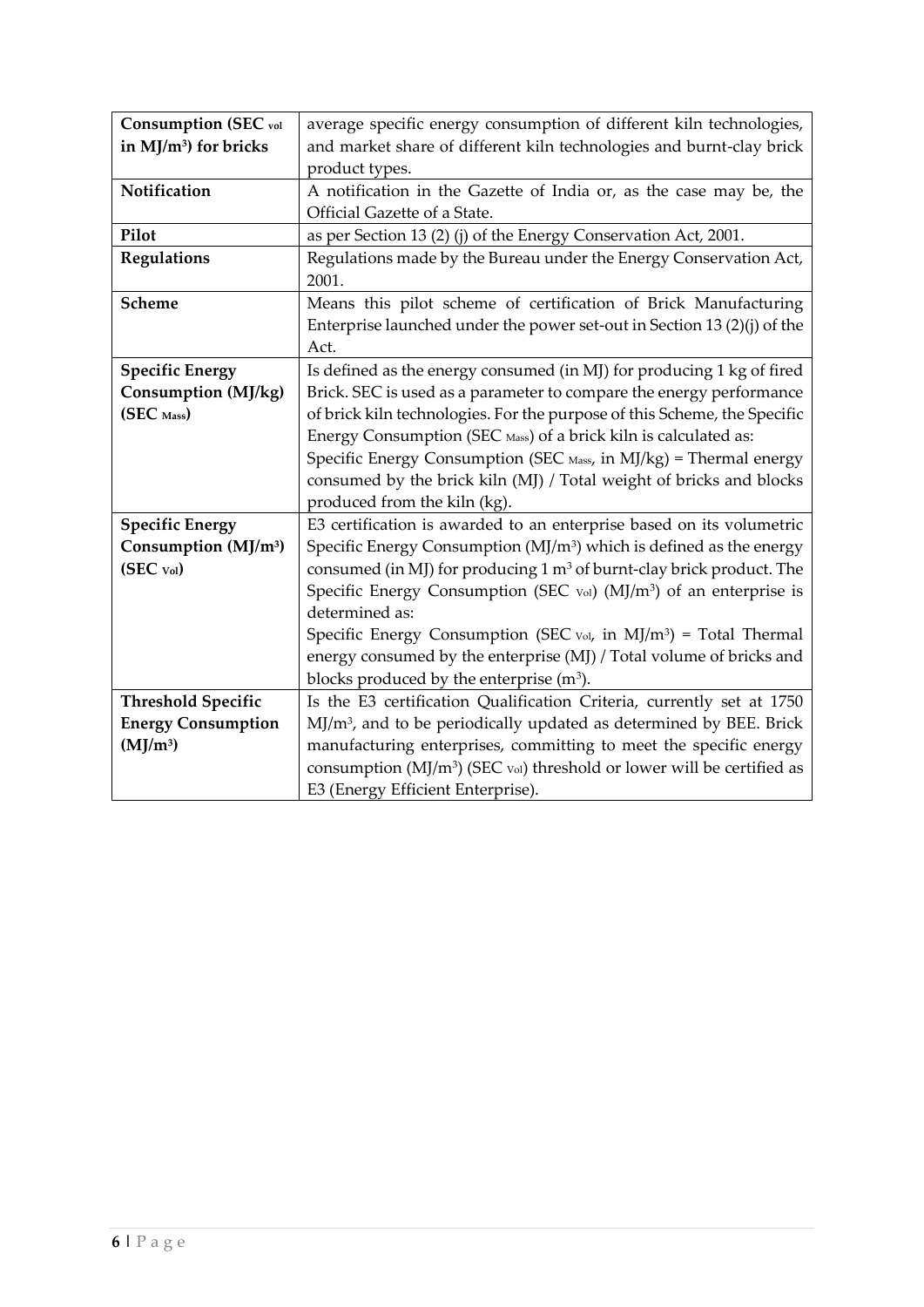#### <span id="page-6-0"></span>Normative References

This schedule shall be read in conjunction with the following standards with all amendments, for the purpose of E3 certification.

| No. | Standard                                                                                          |
|-----|---------------------------------------------------------------------------------------------------|
| 1.  | IS 1077, Common burnt clay building bricks - Specification                                        |
| 2.  | IS 2222, Specification for burnt clay perforated building bricks                                  |
| 3.  | IS 3952, Specification for burnt clay hollow bricks for walls and partition                       |
| 4.  | IS 13757, Burnt Clay Fly Ash Building Bricks-specification                                        |
| 5.  | IS 2248, Glossary of terms relating to clay products for buildings                                |
| 6.  | IS 2691, Burnt Clay Facing Bricks - Specification                                                 |
| 7.  | IS 3495, Method of test for burnt clay building bricks.                                           |
| 8.  | IS 5454, Methods of sampling of clay building bricks                                              |
| 9.  | IS 1528 (Part 12), Method for determination of bulk density                                       |
| 10. | ASTM D5865 & Parr 620 Manual, Standard Test Method for Gross Calorific Value of<br>Coal and Coke. |
| 11. | ISO 50001, Energy Management Systems - Requirements with guidance for use.                        |
| 12. | ISO 50002, Energy Audits – Requirements with guidance for use.                                    |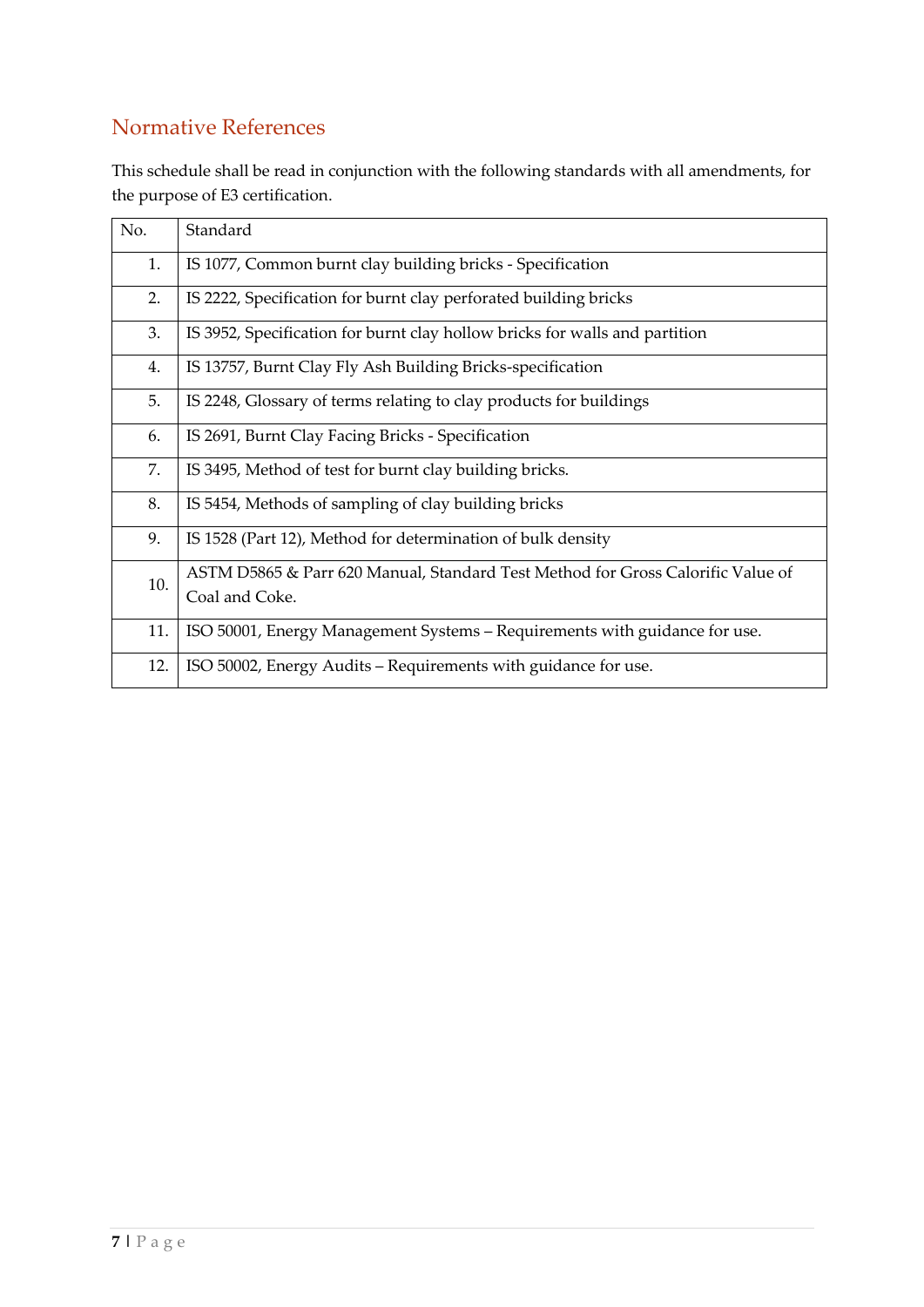## <span id="page-7-0"></span>Introduction

The Government of India enacted the Energy Conservation (EC) Act, 2001 to realise the benefits of energy efficiency through reduced energy consumption. The Act provides the legal framework, institutional arrangement and regulatory mechanism to embark upon an energy efficiency drive in the country. Energy efficiency institutional practices and programs in India are being guided through various voluntary and mandatory provisions of the Act.

The Government of India set up the Bureau of Energy Efficiency (BEE), also referred to as 'BEE' or 'Bureau' on 1st March 2002 under the provisions of the EC Act 2001. The mission of the Bureau is to assist in developing policies and strategies with a thrust on self-regulation and market principles, within the overall framework of the EC Act, 2001 with the primary objective of reducing energy intensity of the Indian economy.

The construction sector contributes about 10% of India's GDP and is growing at the rate of 9% per annum. The Indian burnt clay brick industry is the second largest in the world (next to China).<sup>1</sup> The Brick manufacturing sector employs one of the nation's largest workforce second to agriculture. Given the large projected increase in the building stock, the demand for Bricks is expected to multiply by 3-4 times in the next 20 years. As per a BEE report dated 2017, burnt clay brick manufacturing sector was assessed as having the 2nd largest potential for energy saving amongst the industrial sectors in India.

Introducing a comprehensive energy efficiency strategic approach in burnt clay brick manufacturing will not only reduce energy use but would also result in reductions in raw material use. Given the sizeable opportunity for energy saving in the brick manufacturing sector and considering the projected growth in building stock; the BEE seeks to accelerate the shift in the burnt clay brick manufacturing sector towards energy efficiency. The BEE proposes a two-step strategy to activate market transition:

- *1. Brick Manufacturing Enterprise adopting and demonstrating energy-efficient manufacturing shall be endorsed through a BEE certification as "Energy Efficient Enterprise (E3)" and*
- *2. Market awareness for E3 certification to encourage customers to source bricks from manufacturing units who have been certified as E3.*

The adoption of the E3 certification is currently voluntary for the Brick industry. Provided that Bureau may in its sole discretion, make E-3 certification mandatory. Energy-efficient transformation in brick manufacturing through BEE's active steering is expected to create an enabling policy environment for promoting manufacturing and utilization of energy efficient Bricks, technologies and practices in India's construction sector. This would further lead to an improved availability of financial and institutional support for initiatives on energy efficient Brick production and utilization; phase out of inefficient technology in Brick production; increase in capacity of energy efficient Brick Kilns and enhance awareness and access of energy efficient Bricks and technology.

This document contains four parts:

<sup>1</sup> UNDP/GEF Project: Energy Efficiency Improvements in the Indian Brick Industry (PIMS 3465), April 2017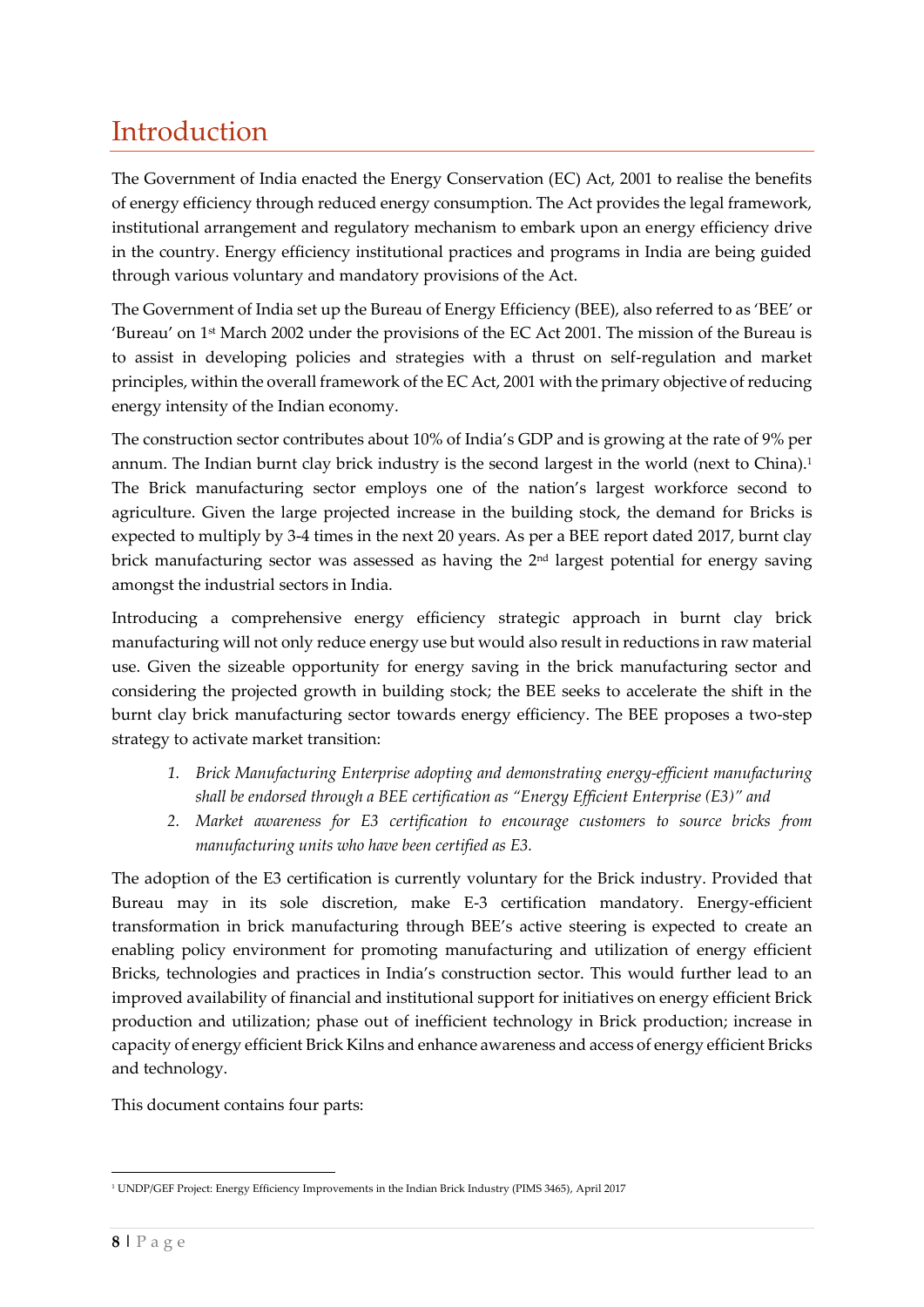- 1. Part-1: Requirements and process for E3 certification. (example: Basis and criteria for E3 certificate, application process and timelines, Guidelines on use of E3 certificate
- 2. Part-2: Monitoring, Verification and Enforcement
- 3. Part-3: Formats (example: Application form, data log formats, Standard agreements)
- 4. Part-4: Standard Pledge Format (Pledge to be signed by builders to use Bricks procured from E3 certified Brick Manufacturing Enterprises).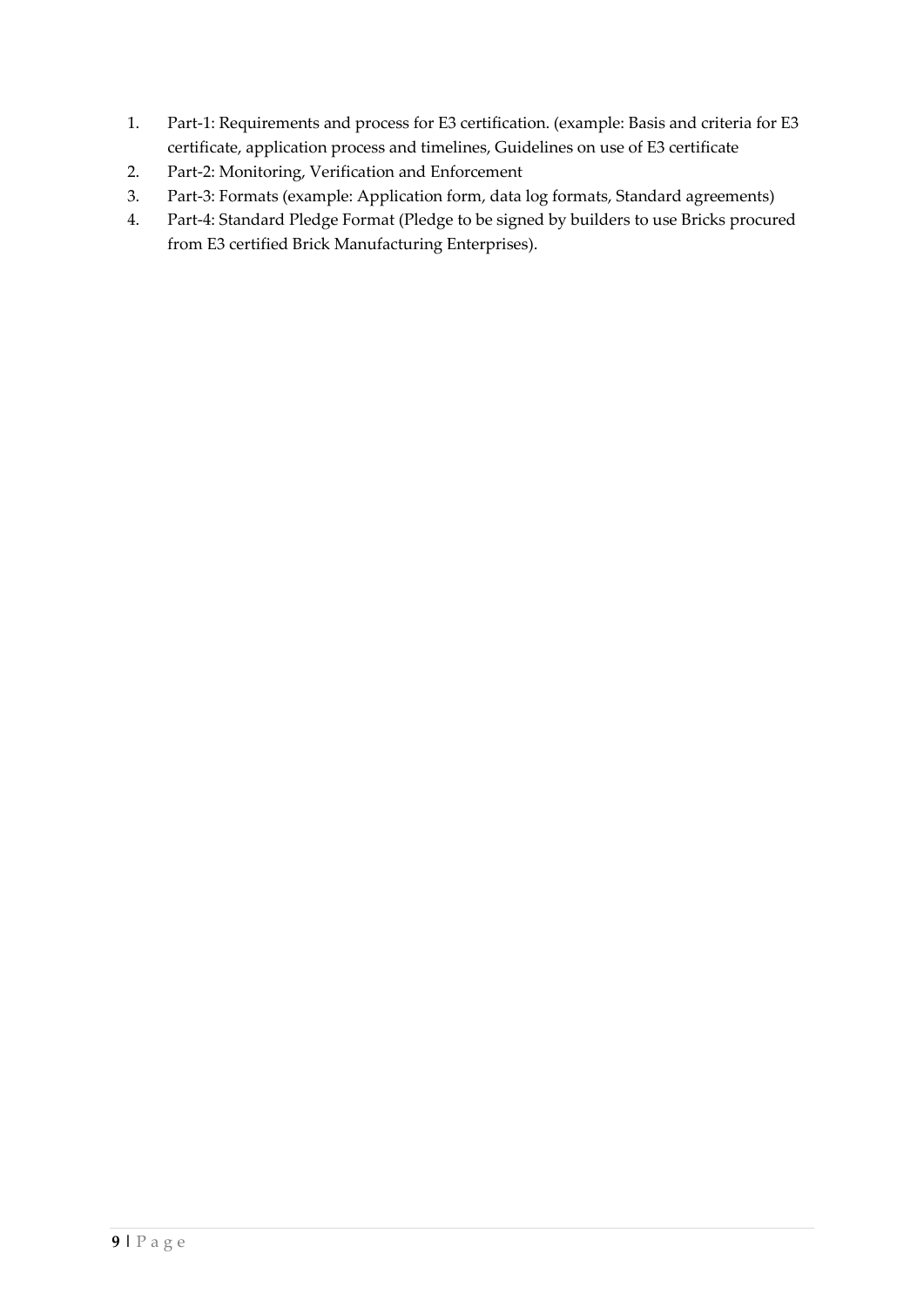# PART 1 "Energy Efficient Enterprise (E3)" Certification: Requirements and Process

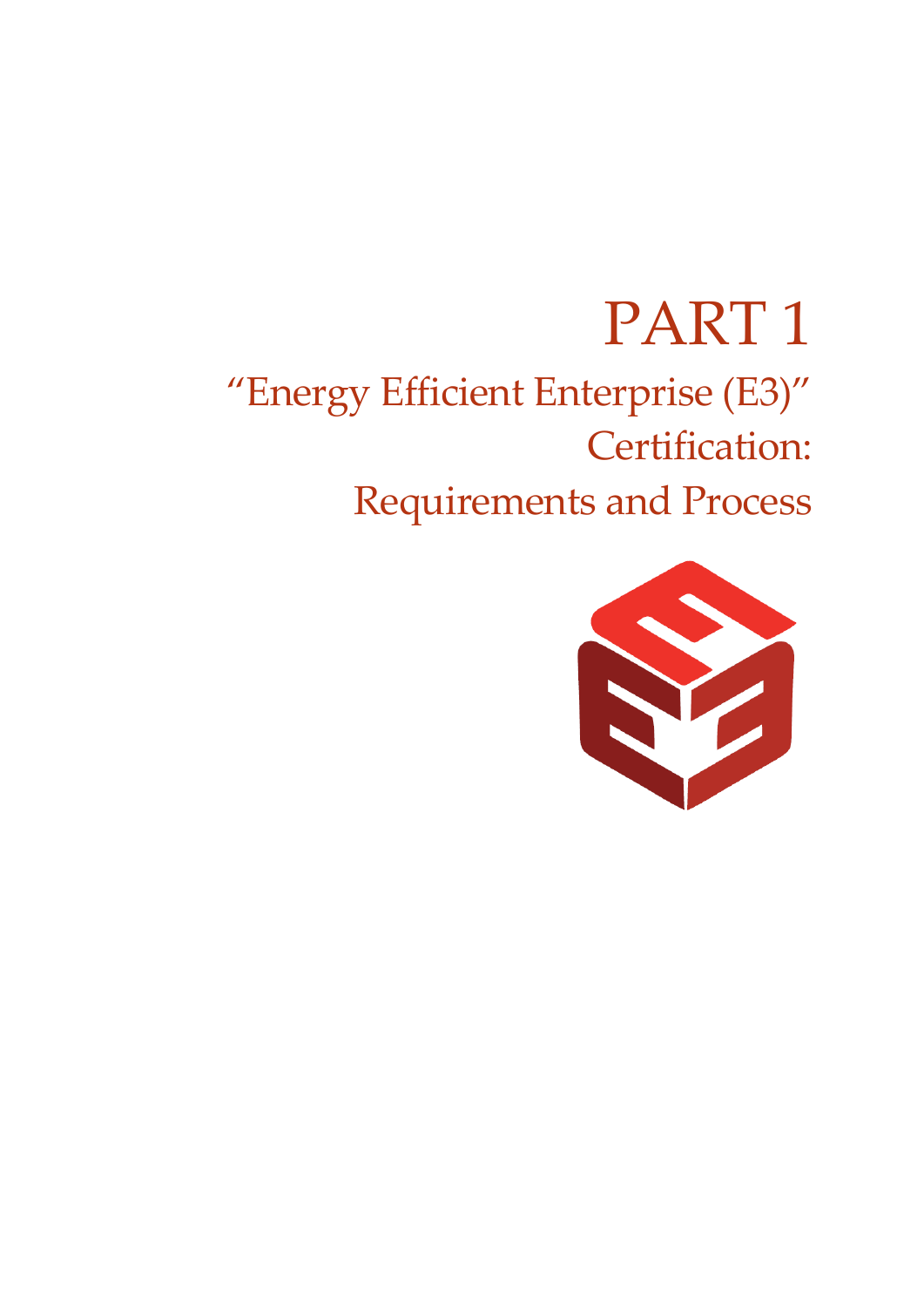Accreditation is one of the most cost-effective policy tools that drive energy efficiency. "Energy Efficient Enterprise" (E3) certification is one such accreditation focused on Brick industry. E3 certification will be awarded to Brick Manufacturing Enterprises that meet the minimum Specific Energy Consumption (SECVol) performance criteria specified in the Scheme. The criterion for awarding E3 certification is based on a national benchmark for energy consumption in the brick manufacturing sector. This program has been developed in a collaborative and consensus-driven approach with active participation from both brick supply and demand side stakeholders including developers, builders, brick manufacturing enterprises, energy efficiency experts, etc.

### <span id="page-10-0"></span>1. Objective

The overall objective of the "Energy Efficient Enterprise" (E3) certification is to accelerate the shift in the Brick manufacturing sector towards energy efficiency through a market-based approach.

E3 certificate will be awarded to Brick Manufacturing Enterprises that meet the minimum Specific Energy Consumption (SECVol) performance criteria specified in this Scheme. The minimum Specific Energy Consumption (SECVol) performance criteria can be met by Brick Manufacturing Enterprises by adopting a combination of measures aimed at a) improving energy efficiency in manufacturing, and b) producing Bricks having lower (bulk) densities e.g. porous, perforated and hollow bricks. Low density Bricks provide better thermal insulation and hence assist in reducing operational energy in buildings.

E3 certificate is therefore a means for the enterprises to differentiate themselves in the eyes of end consumer through superior energy efficiency in Brick production and manufacturing Bricks that saves operational energy of a building during its lifetime.

### <span id="page-10-1"></span>2 Basis of E3 certificate

#### <span id="page-10-2"></span>2.1 Scope

- a) E3 certification Scheme will be applicable for all types of Brick Manufacturing Enterprises located and/or registered in India.
- b) E3 certificate shall be awarded based on the Specific Energy Consumption (SEC vol) (MJ/m<sup>3</sup>) parameter as per the qualification criteria mentioned in sections 2.2 and 2.3.
- c) The adoption of E3 certification **Scheme** is currently **voluntary** for adoption by the Brick Manufacturing Enterprises, and Bureau may in its sole discretion make such requirement mandatory for Brick Manufacturing Enterprise.
- d) A Brick Manufacturing Enterprise may have one or more Brick Kilns or production lines in the same unit or within the same premises. For the purpose of E3 certification, and estimation of Specific Energy Consumption and evaluation of applications, these will be considered as one unit/enterprise unless they are registered as different units under GST.
- e) E3 certificate does not apply to the enterprises where:
	- 1. The enterprise operates as an aggregator and supplier of Bricks procured from other enterprises and does not manufacture Bricks.
	- 2. The enterprise does not own/ operate the Brick Kiln(s).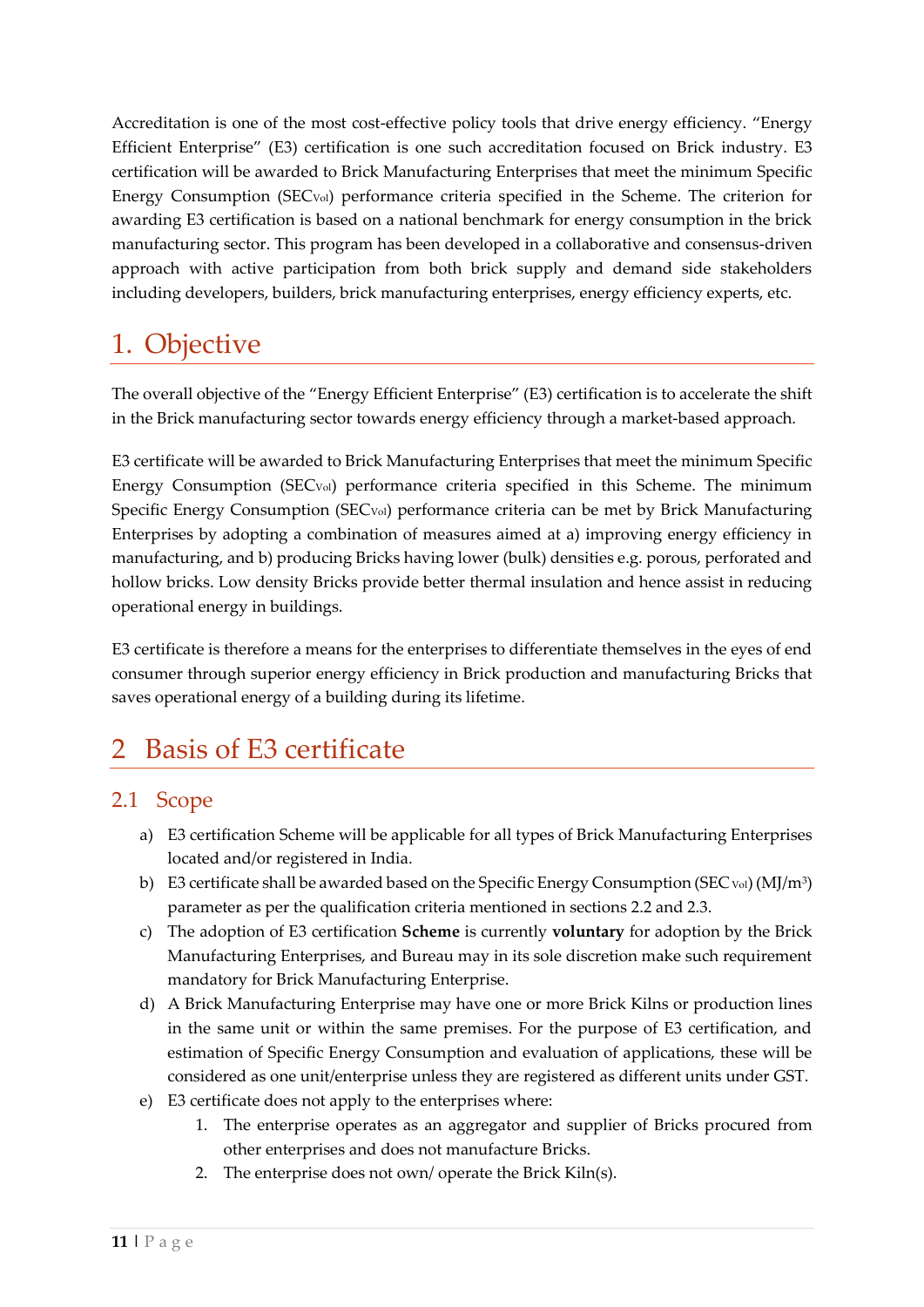#### <span id="page-11-0"></span>2.2 Specific Energy Consumption (SEC vol) (MJ/m<sup>3</sup>)

- a) The Brick manufacturing process consists of mining, clay preparation, shaping, drying, and firing operations. Usually more than 90% of the energy utilised in manufacturing is in the form of thermal energy used in Brick Kiln for the firing operation. For the purpose of this Scheme, the Specific Energy Consumption of the Brick Manufacturing Enterprise includes only the thermal energy consumption in the brick manufacturing.
- b) Specific Energy Consumption energy (SEC vol) (MJ/m<sup>3</sup>) of the Brick Manufacturing Enterprises will depend upon three parameters:
	- (i) Specific energy consumption (SEC Mass) of the Brick Kiln technology (measured in MJ/kg). It will depend upon the type of kiln technology being used for manufacturing of bricks.
	- (ii) Type of Brick products and % share (by volume) of each Brick product in the annual production.
	- (iii) Bulk density of each of the Brick product (measured in  $kg/m<sup>3</sup>$ ).

E3 certification shall be awarded to an enterprise based on this calculated specific energy consumption (SEC vol). For an enterprise, the Specific Energy Consumption (SEC vol) (MJ/m<sup>3</sup>) of the enterprise is defined as:

#### Specific Energy Consumption (SEC Vol, in MJ/m $^3)$

= Total thermal energy consumed by the enterprise  $(M)$ Total volume of bricks and blocks produced by the enterprise  $(m^3)$ 

If the applicant enterprise has **'***N***'** number of brick kilns producing various brick products, SEC Vol  $(MJ/m<sup>3</sup>)$  of the enterprise can be computed as below:

Calculated Specific Energy Consumption  $(SEC_{Vol})(MI/m^3)$ 

$$
= \frac{\sum_{i=1}^{N} \left[ \{Total\ dry\ weight\ of\ all\ the\ Froducts\ produced\ in\ Kiln-i\ (kg)\} \right]}{\sum_{i=1}^{N} [Total\ bulk\ volume\ of\ all\ the\ products\ produced\ in\ Kiln-i\ (m^3)]}
$$

#### Where,

- i. SEC Mass of the Kiln-i will depend on type of kiln technology and can be determined as per section 2.4.
- ii. Dry weight of the product is the weight of the fired brick in oven dry condition (i.e. at 0% moisture). Total dry weight of all the products produced in Kiln-i can be determined as:

Total dry weight of all the products produced in Kiln- $i$  ( $kg$ )

$$
= \sum_{j=1}^{P} \left[ \{No \text{ of pieces of product-j produced in Kiln-i } \} \times \\ \left[ \{ Dry \text{ weight of product-j produced in Kiln-i } (kg) \} \right] \right]
$$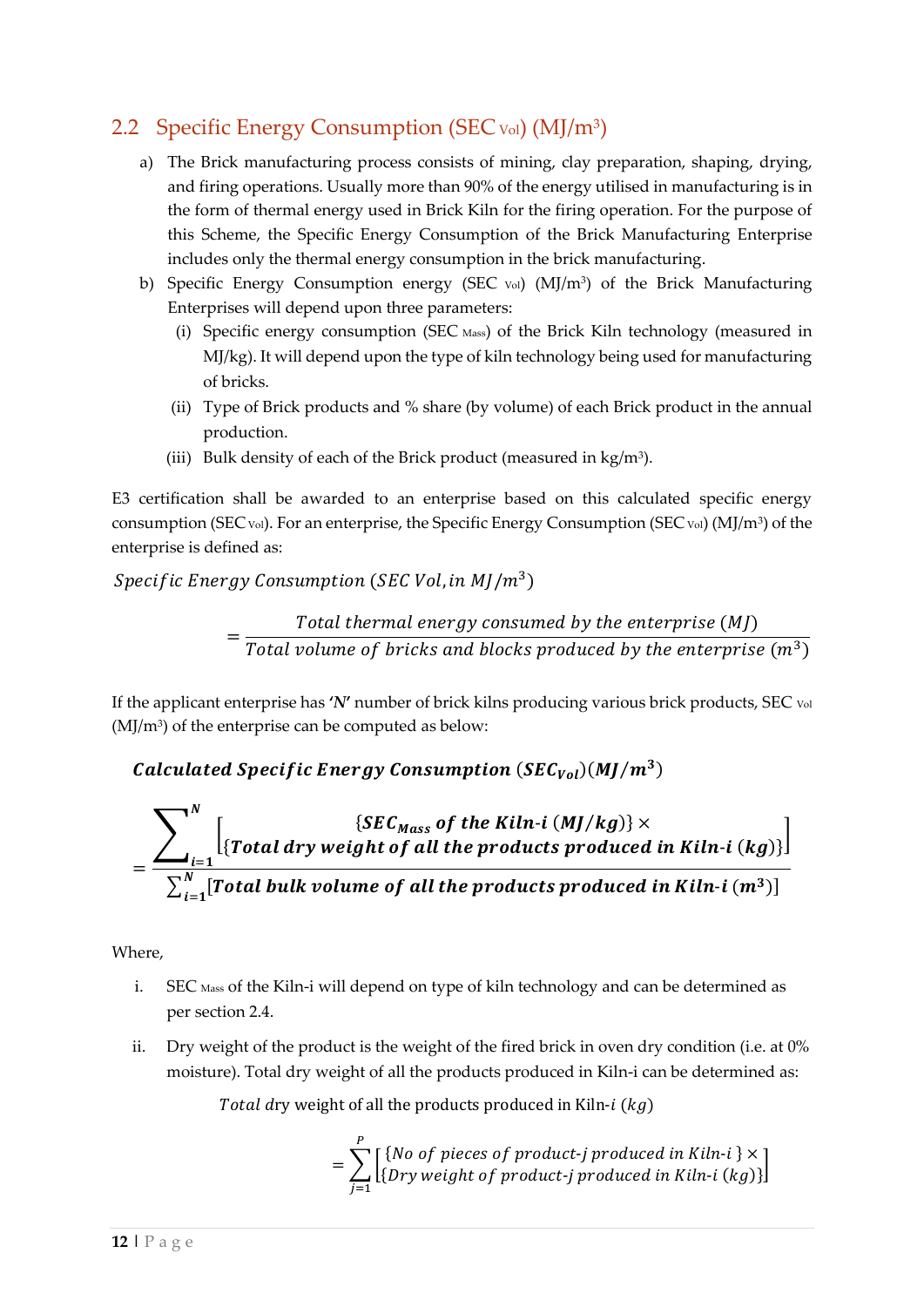Where  $\mathcal{P}'$  is the number of type of products produced in Kiln-i.

iii. Total bulk volume of all the products produced in Kiln-i can be determined as:

Total bulk volume of all the products produced in Kiln- $i$   $(m^3)$ 

$$
= \sum_{j=1}^{P} \left[ \begin{array}{c} \{No \text{ of pieces of product-j produced in Kiln-i } \} \times \\ \{Bulk \text{ volume of product-j produced in Kiln-i } (m^3) \} \end{array} \right]
$$

Where *'P'* is the number of type of products produced in Kiln-i.

#### **Note:**

- 1. In addition to brick products, an enterprise may be manufacturing other clay products such as roof tiles, cladding tiles, etc. However, for the purpose of E3 certification and estimation of specific energy consumption (SEC  $_{\text{vol}}$ ) of the enterprise, only the brick products will be considered.
- 2. Dry weight, bulk volume and bulk density of brick products mentioned in above equations should be measured in accordance with IS 1528 (Part 12).

#### <span id="page-12-0"></span>2.3 Qualification Criteria

An enterprise will be awarded the E3 certificate if it qualifies on the following two criteria:

- 1. Meeting the Threshold Specific Energy Consumption (MJ/m<sup>3</sup>), And
- 2. Meeting statutory compliances (environmental and other legal compliances)

#### <span id="page-12-1"></span>**2.3.1 Threshold Specific Energy Consumption (SEC Vol) (MJ/m<sup>3</sup> )**

The National Baseline of Specific Energy Consumption (SEC vol) (MJ/m<sup>3</sup>) for brick manufacturing enterprises has been determined based on the available primary and secondary data sources, and industry experts' estimations on market share of different types of brick products and contribution of different kiln technologies in the annual brick production. The current national baseline is estimated to be approximately 2350 MJ/m<sup>3</sup>. The threshold for award of the E3 certificate to an enterprise is kept at 1750 MJ/m<sup>3</sup> , which is 25% lower than the national baseline.

That means for an enterprise to qualify for E3 accreditation, its specific energy consumption (SEC vol, MJ/m<sup>3</sup>) should be less than or equal to the threshold value, i.e. 1750 MJ/m<sup>3</sup>. The national baseline and the threshold value will be periodically revised by the BEE every three years.

The specific energy consumption of some of the "brick product-kiln technology" combinations along with the national baseline and threshold for E3 certificate are plotted in the figure for illustration purpose: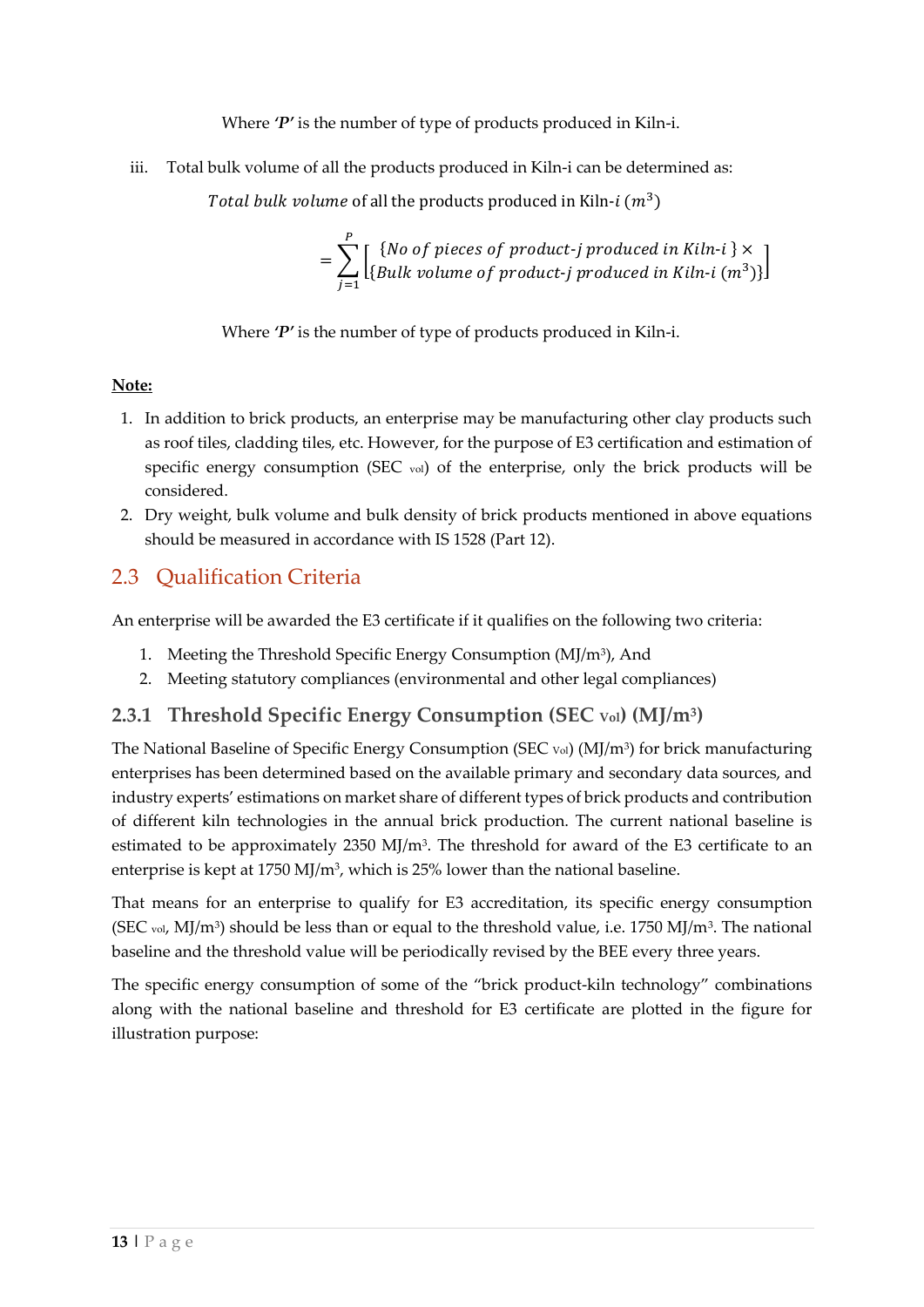

#### **Specific Energy Consumption (MJ/m<sup>3</sup> )**

\*Please note that these are indicative density ranges based on a limited number of samples, and the actual density may vary depending on clay property, clay preparation, shaping methods, etc

#### <span id="page-13-0"></span>**2.3.2 Statutory compliances**

To apply and qualify for the E3 certificate, an enterprise shall provide evidence of meeting regulatory permissions/clearances *inter-alia*

- a) Valid "Consent to Operate" certificate issued from the concerned state pollution control board/committee.
- b) Valid mining permit for extraction of clay / Receipt of payment of mining royalty
- c) Environment Clearance issued from State Environment Impact Assessment Authority or other authorised agency as notified by the government.
- d) Goods and Services Tax (GST) registration number

The above regulatory permissions/clearances should be valid for the entire duration of the proposed E3 certification validity period. Where, any of these is due for expiring during the E3 certificate validity period, then it is the responsibility of the enterprise to get these renewed and submit the evidence to the BEE. It is hereby clarified that it is the responsibility of the Brick Manufacturing Enterprise to apply for renewal of expiring regulatory permissions/clearances, within the minimum time period available under the applicable law for applying for renewal, and where no such time period mentioned, the renewal application should be filed with the concerned authority at least 60(sixty) days prior to the expiry of such permission/clearance so that the relevant permission/clearance gets renewed before it gets expired. **It is hereby clarified that the E-3 Certification shall in no case be considered as expressly or impliedly certifying compliance with the applicable laws by the Brick Manufacturing Enterprise, and the same shall be the obligation of Brick Manufacturing Enterprise only.**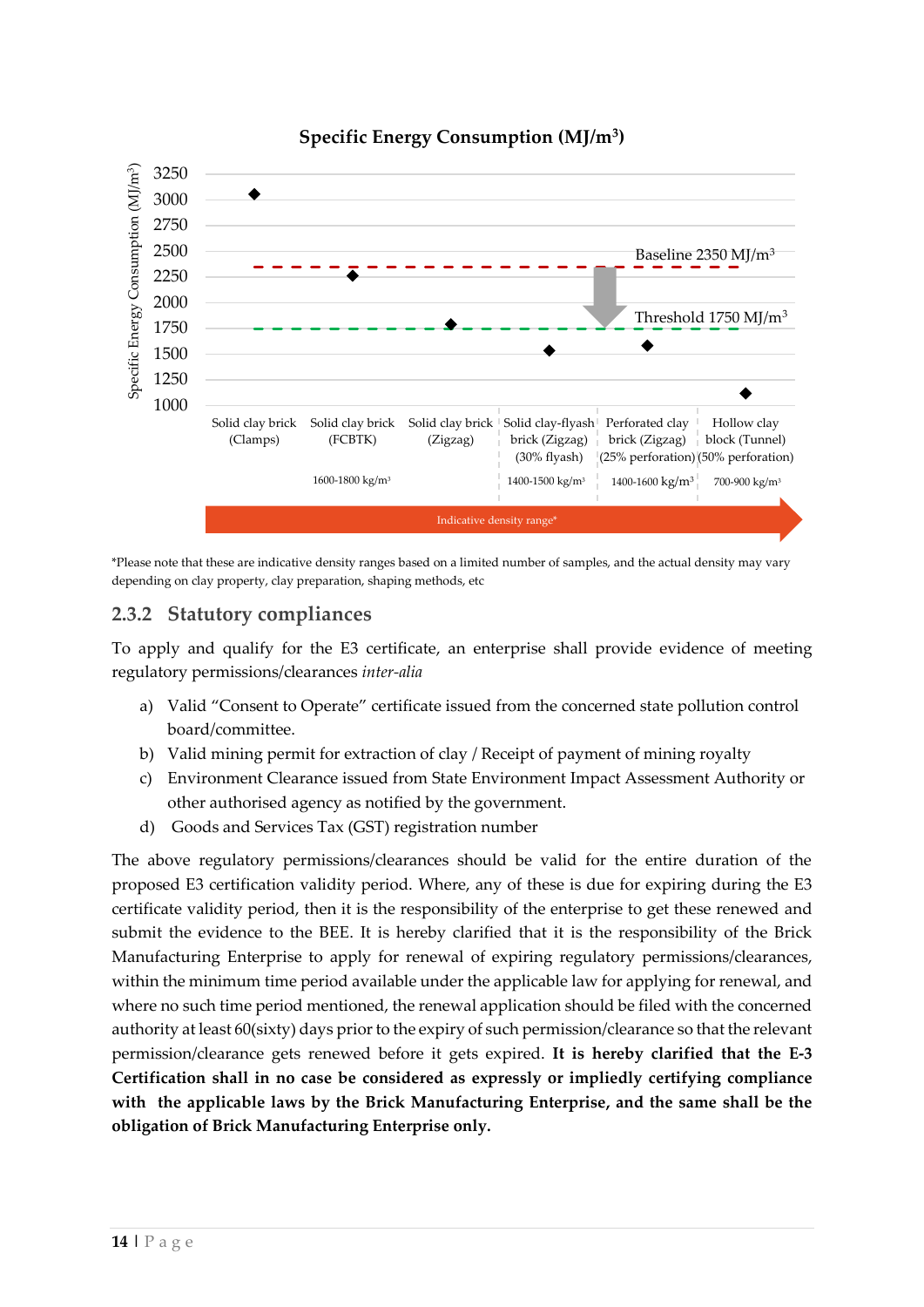#### <span id="page-14-0"></span>2.4 E3 Certificate Award and Compliance Cycle

The E3 certification cycle is carried over a four-stage process, based on the PDCA (Plan, Do Check and Act) approach as represented below:



There are two criteria for qualification for E3 as stated in section 2.3:

- 1. Meeting the Threshold for Specific Energy Consumption (SEC Vol), and
- 2. Meeting statutory compliances

The statutory compliances will be checked by desk verification of relevant documents. To verify the compliance with the specific energy consumption criteria, there are two approaches:

- a) 'Deemed SEC' Approach or
- b) Energy Audit Approach

At the time of application, the applicant Brick Manufacturing Enterprise shall opt for the approach under which the application is being submitted. This approach shall be fixed for the 3-year certification period.

#### <span id="page-14-1"></span>**2.4.1 'Deemed SEC' Approach**

The deemed SEC approach is a simplified approach to apply for E3 certification. As stated in section 2.2, specific energy consumption (SEC  $_{\text{Vol}}$ ) (MJ/m<sup>3</sup>) of the Brick Manufacturing Enterprises will depend upon three parameters:

- (i) Specific Energy Consumption (SEC Mass) of the kiln technology (measured in MJ/kg). It will depend upon the type of kiln technology being used for manufacturing of bricks.
- (ii) Type of brick products and % share (by volume) of each brick product in the annual production.
- (iii) Bulk density of each of the brick product (measured in  $kg/m<sup>3</sup>$ ).

Under this approach, the actual measured value of the first parameter - specific energy consumption (SEC Mass) of kiln technology (MJ/kg), is not required. Based on the analysis of secondary data of SEC Mass (MJ/kg) of various kiln technologies available with the BEE, a deemed SEC Mass value has been assigned for each of the major kiln technologies, as provided below, which shall be considered for determining the specific energy consumption (MJ/m<sup>3</sup>) of an enterprise.

| <b>Kiln Technology</b>                    | Deemed SEC Mass (MJ/kg) |
|-------------------------------------------|-------------------------|
| Clamp & Down Draught Kilns                | 2.08                    |
| Fixed Chimney Bull's Trench Kilns (FCBTK) | 1.34                    |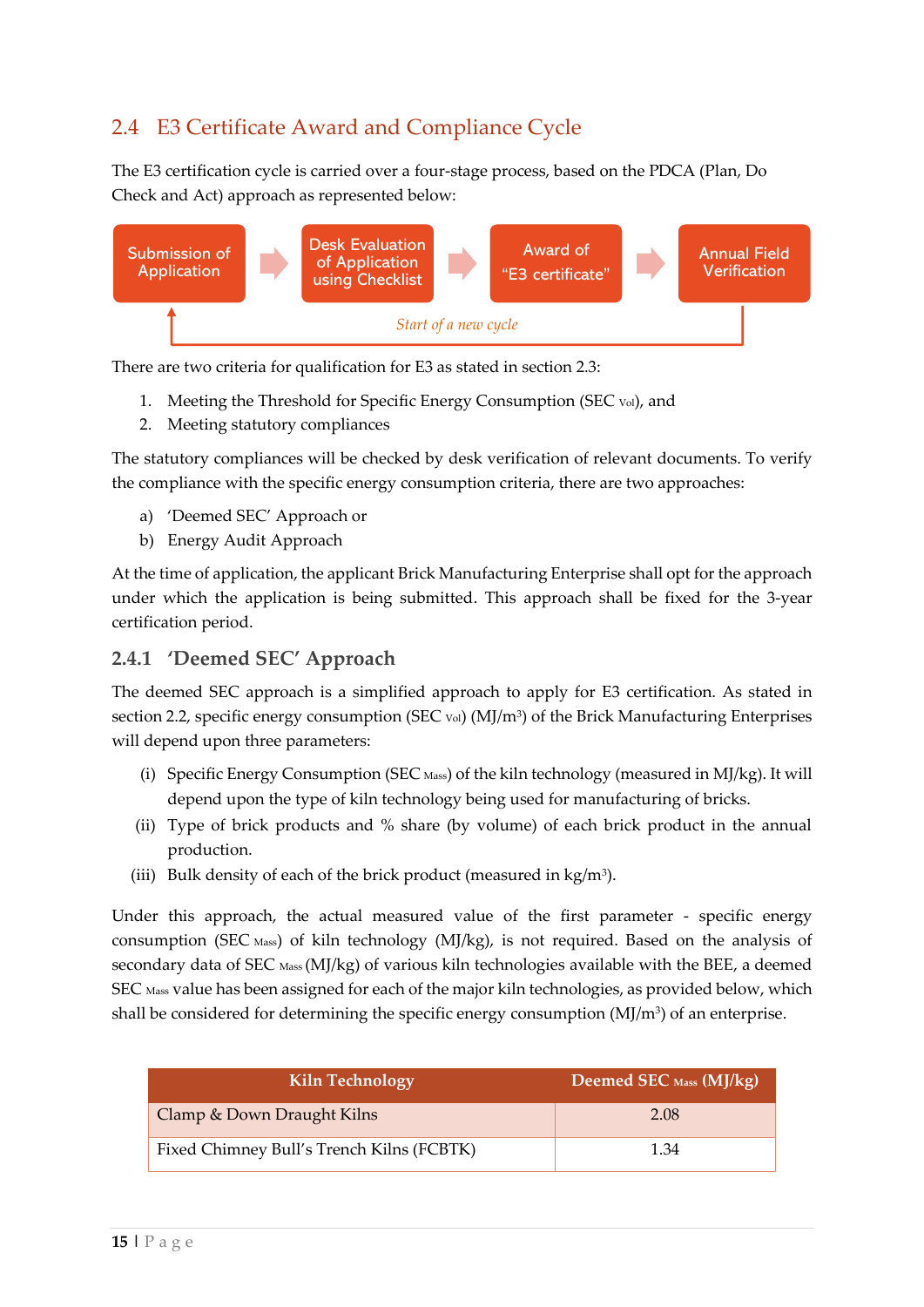| <b>Kiln Technology</b>                          | Deemed SEC Mass (MJ/kg) |
|-------------------------------------------------|-------------------------|
| Zigzag kilns (both natural and induced draught) | 1.06                    |
| Hoffman Kiln                                    | 1.70                    |
| Tunnel Kiln                                     | 1.40                    |
| Vertical Shaft Brick Kiln (VSBK)                | 0.88                    |

The other two parameters - % share (by volume) of each product in the product mix and bulk density of each product, will be based on the production forecast by the enterprise in the upcoming year at the time of applying for E3 certificate.

#### <span id="page-15-0"></span>**2.4.2 Energy Audit Approach**

Instead of assigning the deemed SEC Mass value (MJ/kg) as per the kiln technology, an Energy Audit of the enterprise to determine the SEC Mass will be carried out by a third-party energy auditor, as mentioned below. This approach can be utilized where:

- i. Brick Manufacturing Enterprise claims that their brick kiln technology operation is more efficient than the BEE deemed Specific Energy Consumption (SEC Mass) values (refer section 2.4.1).
- ii. Brick Manufacturing Enterprise uses a brick kiln technology for which deemed SEC values are not available.

The Energy Audit can be done through a BEE empaneled energy auditing agency under the PAT scheme<sup>2</sup>, or ISO 50001 accredited auditing agency<sup>3</sup>. The energy audit agency may refer the following documents for guidance:

- a) Provisions of Act and regulations made thereunder with respect to Energy Audit.
- b) ISO 50002 or
- c) Guidelines on energy monitoring of brick kilns developed under the Brick Production Initiative of the Climate and Clean Air Coalition<sup>4</sup>.

The applicant Brick Manufacturing Enterprise will hire the services of a qualified agency for Energy Audit, as mentioned above and the cost incurred for this will be borne by the Brick Manufacturing Enterprise.

The other two parameters (% share (by volume) of each product in the product mix and bulk density of each product) shall be determined as stated under the deemed SEC approach.

<sup>2</sup> The list is available at

[https://beeindia.gov.in/sites/default/files/Approved%20List%20of%20Empanelled%20Accredited%20Energy%20](https://beeindia.gov.in/sites/default/files/Approved%20List%20of%20Empanelled%20Accredited%20Energy%20Auditor%20Firms%20for%20PAT%20M&V%20%20(1).pdf) [Auditor%20Firms%20for%20PAT%20M&V%20%20\(1\).pdf](https://beeindia.gov.in/sites/default/files/Approved%20List%20of%20Empanelled%20Accredited%20Energy%20Auditor%20Firms%20for%20PAT%20M&V%20%20(1).pdf)

<sup>&</sup>lt;sup>3</sup> The list is available at [http://nabcb.qci.org.in/accreditation/reg\\_bod\\_enms.php](http://nabcb.qci.org.in/accreditation/reg_bod_enms.php)

<sup>&</sup>lt;sup>4</sup> The guideline is available at: [https://www.ccacoalition.org/en/resources/brick-kiln-measurement](https://www.ccacoalition.org/en/resources/brick-kiln-measurement-guidelines-black-carbon-emissions-and-energy-performance)[guidelines-black-carbon-emissions-and-energy-performance](https://www.ccacoalition.org/en/resources/brick-kiln-measurement-guidelines-black-carbon-emissions-and-energy-performance)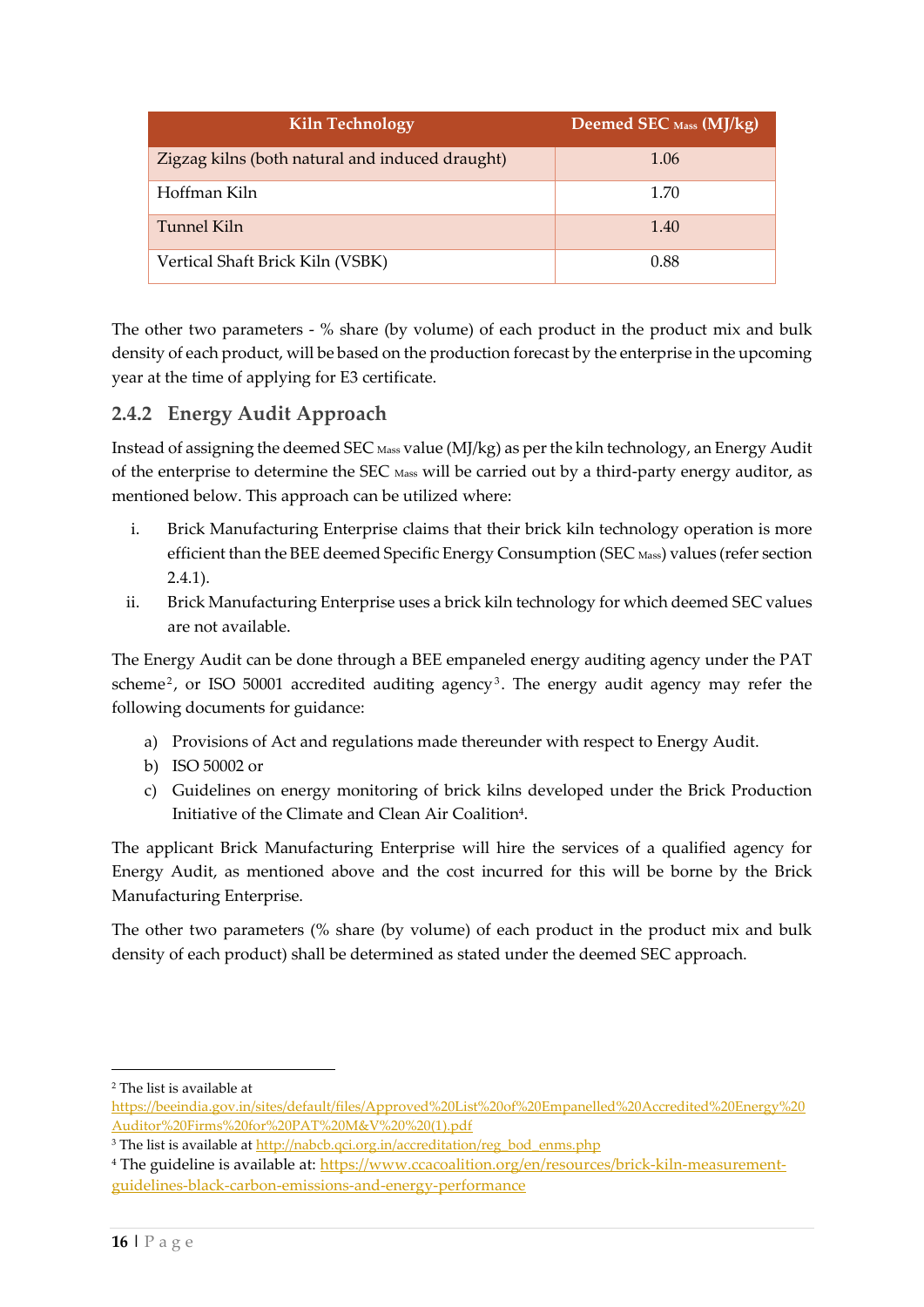# <span id="page-16-0"></span>3 E3 certification: Application process

Brick Manufacturing Enterprises (Applicant) can apply for the E3 certification to the Bureau, using the following guidelines:

- 1. Documents, including copies submitted to the BEE shall be signed and stamped by the authorized signatory in original.
- 2. All the documents must be submitted (as mentioned in Part 3) and shall be filed properly.
- 3. Deviation from the obligations of Brick Manufacturing Enterprise as mentioned in this Scheme, would be treated as non-compliance to application, unless notified otherwise by the BEE, and section 6.3 Non-Compliance clause will be applicable.
- 4. Submission of any incorrect/misleading information or any misrepresentation during the application process or field verification process by the Brick Manufacturing Enterprise shall entitle BEE to reject the application or withdraw the E-3 certification (as per section 6.3). In addition to this, BEE may, if it deems fit, disallow such Brick Manufacturing Enterprise from applying for E-3 certification for a limited period. Provided that in concerned Brick Manufacturing Enterprise shall be given proper hearing.

#### <span id="page-16-1"></span>3.1 Application process

The application process is presented in the figure below:



- 1. Submission of application to the BEE
	- a. The applicant enterprise will prepare the application for E3 Certificate in the prescribed form provided in Part-3 of this document along with the required supporting documents.
	- b. The applicant enterprise will submit the application form along with the required supporting documents to BEE for E3 Certification.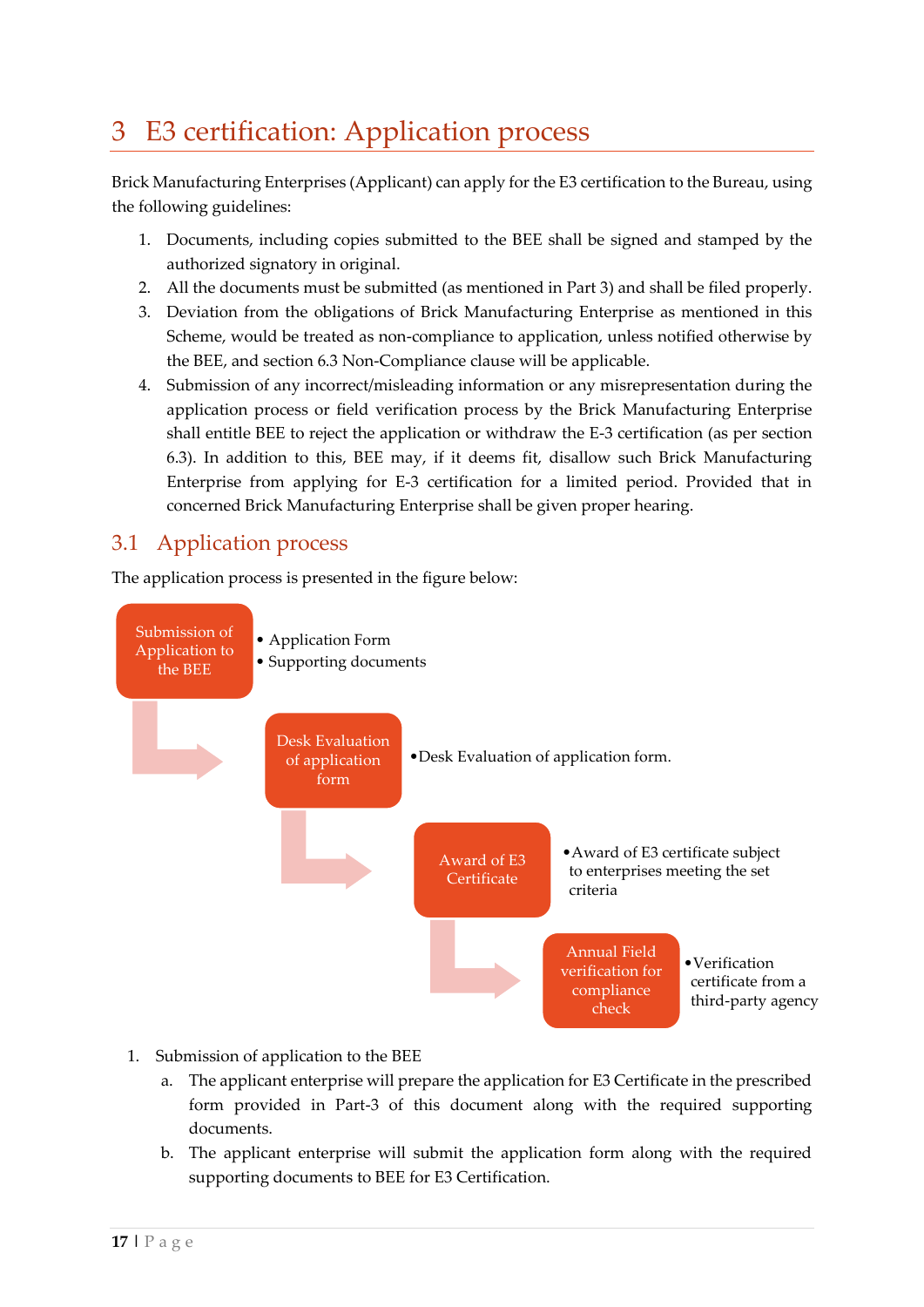- c. In case of submission of application under the Energy Audit Approach, the applicant enterprise should submit the energy audit report for SEC Mass (MJ/kg) of the kiln technology in accordance with section 2.4.2.
- 2. Desk Evaluation of the application by BEE / BEE appointed agency. The BEE / BEE appointed agency will do the desk evaluation of application as per guidance provided in section 6.1.1.
- 3. Award of E3 Certificate subject to Brick Manufacturing Enterprise meeting the set criteria. Based on the desk evaluation of applications, BEE will award the E3 Certificate to the applicant enterprises meeting the set criteria.
- 4. Field Verification:

To check the compliance, E-3 awardee Brick Manufacturing Enterprise shall be required to undertake an annual field verification of the E3 awardee Brick Manufacturing Enterprise which shall be conducted a third-party agency from among the following:

- a) BEE empaneled energy auditing agencies<sup>5</sup> under PAT scheme, or
- b) ISO 50001 accredited auditing agencies<sup>6</sup>

Brick Manufacturing Enterprise can engage services of any of the third-party agencies mentioned above and the fee for field verification will be paid directly by the E3 awardee enterprise to the third-party agency as agreed between the two parties. The third-party agency will conduct the field verification as per the guidance provided in section 6.1.2.

The frequency of verification can be more than once per annum where the appointed Third Party or BEE deem it to be necessary to fulfil compliance criteria.

5. Submission of the Field Verification Report to BEE

The first field verification is required post end of 1 year from the date of award of E3 certificate. Subsequent verifications should follow the annual frequency. The E3 awardee enterprise should submit the field verification report to BEE, within 3 months' time from the completion of each certification year. In case multiple field verification is required in a year as per section 4, the provisions of this section 5 with respect to frequency and submission of report shall apply *mutatis mutandis* on each of such field verification.

#### <span id="page-17-0"></span>3.2 Timelines for application processing

The application to E3 certification process is expected to be completed within 30-45 days provided the information furnished in the application is complete and supported by all the necessary documents.

Timelines associated at each step are tabulated below.

<sup>5</sup> The list is available at

[https://beeindia.gov.in/sites/default/files/Approved%20List%20of%20Empanelled%20Accredited%20Energy%20](https://beeindia.gov.in/sites/default/files/Approved%20List%20of%20Empanelled%20Accredited%20Energy%20Auditor%20Firms%20for%20PAT%20M&V%20%20(1).pdf) [Auditor%20Firms%20for%20PAT%20M&V%20%20\(1\).pdf](https://beeindia.gov.in/sites/default/files/Approved%20List%20of%20Empanelled%20Accredited%20Energy%20Auditor%20Firms%20for%20PAT%20M&V%20%20(1).pdf)

<sup>&</sup>lt;sup>6</sup> The list is available at [http://nabcb.qci.org.in/accreditation/reg\\_bod\\_enms.php](http://nabcb.qci.org.in/accreditation/reg_bod_enms.php)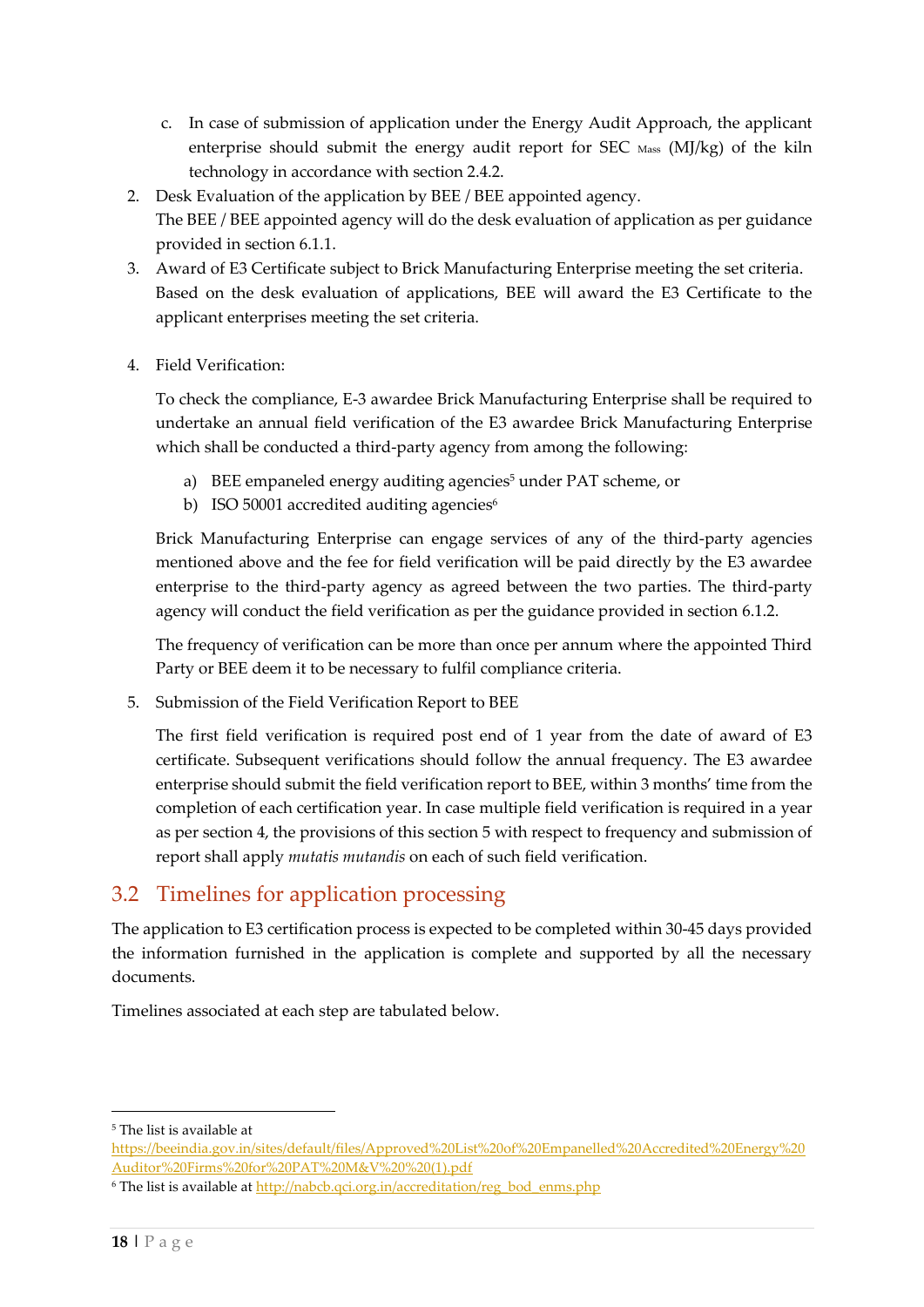| S.  | <b>Activity</b>                                     | <b>Timeline (Working</b> | Responsibility           |
|-----|-----------------------------------------------------|--------------------------|--------------------------|
| No. |                                                     | days)                    |                          |
| 1.  | Submission of application                           | $\mathcal{O}$            | Applicant                |
| 2.  | Scrutiny of applications (fresh application         | 10 days from date of     | <b>BEE</b> or <b>BEE</b> |
|     | submissions or re-submissions)                      | submission at BEE        | appointed entities       |
| 2.a | In case of incompleteness or any discrepancies, the | 10 days from the         | <b>BEE</b> or <b>BEE</b> |
|     | application will be returned.                       | date of submission       | appointed entities       |
|     |                                                     | at BEE                   |                          |
| 2.b | Re-submission of complete application to the BEE    | 15 days from the         | Applicant                |
|     | by Applicant (Return application case only)         | date of return of        |                          |
|     |                                                     | application              |                          |
| 3.  | Approval/rejection for Issuance of E3 Certificate   | 15 days from date of     | <b>BEE</b>               |
|     |                                                     | submission at BEE        |                          |
| 4.  | Annual Field Verification (starting at the end of   |                          | Third party              |
|     | year 1 of certificate award)                        |                          | verifiers paid for       |
|     |                                                     |                          | by Applicant             |
| 5.  | Scrutiny of field verification report (as and when  |                          | <b>BEE</b> or <b>BEE</b> |
|     | applicable).                                        |                          | appointed entities       |

#### <span id="page-18-0"></span>3.3 Fee

The E3 certificate scheme application fee is Rupees Thirty-Five Thousand (Rs. 35,000). The fee covers charges towards services rendered by BEE in evaluation of applications and granting the E3 certification.

The application fee has been waived off for the pilot phase. Thus, no application fee is to be paid by the applicant (Brick Manufacturing Enterprise) to the BEE for applications submitted during the pilot phase.

Fees/ charges, payable to third parties towards field/ data verification or energy audit shall be agreed between the Brick Manufacturing Enterprise and such third-party agency and paid directly by applicant to that agency.

Upon completion of the validity period of E3 certificate, the E3 awardee Brick Manufacturing Enterprises will be required to apply for renewal of the certificate. The fee for renewal of E3 certificate will same as the application fee mentioned above.

# <span id="page-18-1"></span>4 Validity of E3 Certificate

The national baseline of specific energy consumption and the threshold for qualification for E3 certificate shall be revised every three years. BEE will initiate the process of revising the baseline and threshold one year before the expiry of its validity.

The E3 certificates issued to brick manufacturing enterprises will be valid for three years from the date of issue of certificate. As and when the new thresholds for E3 certification will be notified, the E3 awardee Brick Manufacturing Enterprises will be required to get their certificate renewed by submitting the supporting documentation to show compliance with the new thresholds within four months of the notification. The validity of renewed certificate will be three years from the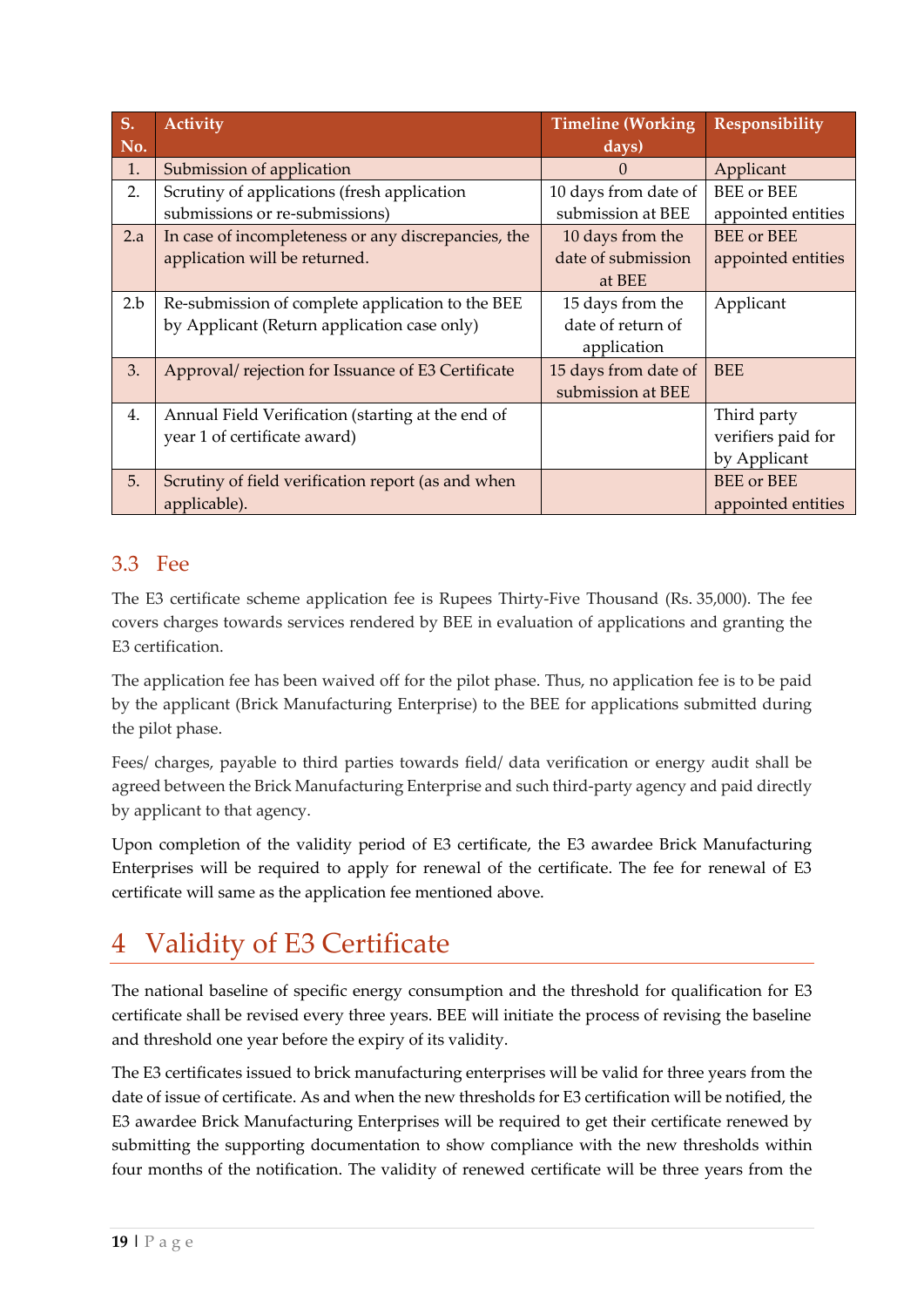date of renewal. As required in the case of fresh application, in case of renewal also, the E3 awardee enterprise must get its plant field verified by the third-party after one year from the date of renewal of certificate.

## <span id="page-19-0"></span>5 Guidance pertaining E3 certification use

#### <span id="page-19-1"></span>5.1 Purpose of Certification

Certification is a useful tool to lend credibility by virtue of association. The E3 certification seeks to convey achievement and maintenance of energy performance thresholds by the Brick Manufacturing Enterprise in the eyes of end-customers.

At no point should the use of the E3 certification by the Brick Manufacturing Enterprise mislead, create false impressions, or cause confusion on this objective.

BEE will take appropriate action if it considers/ gains information that the (mis-) use of E3 certification puts its reputation or that of the E3 certification Scheme at risk.

#### <span id="page-19-2"></span>**5.1.1 Nomenclature and Display of certification**

The Energy Efficient Enterprise can be referred as E3 in short form.

The E3 certification is for the Brick Manufacturing Enterprise and is linked to the geographical location of its manufacturing unit. (example – location of Brick Kiln).

The E3 certification is not for individual products.

The award of E3 certification to Brick Manufacturing Enterprises does not authorise them the use of the BEE logo in totality or in parts thereof.

Keeping the above in mind, the following do's and don'ts apply:

**DOs**:

- a) Say that the "<Name of Brick Manufacturing Enterprise at geographic location> is E3 certified" or "has received E3 certification".
- b) Refer to E3 as a certificate.
- c) Display E3 certification logo in the premises of the enterprise / unit / plant receiving the award and/ or in the enterprise marketing documents / materials.

| <b>E3 Certification Logo</b>                                          |                | <b>BEE Logo</b>                                                              |
|-----------------------------------------------------------------------|----------------|------------------------------------------------------------------------------|
| <b>ENERGY</b><br><b>EFFICIENT</b><br><b>ENTERPRISE</b><br>(With text) | (Without text) | <b>BUREAU OF ENERGY EFFICIENCY</b><br>MINISTRY OF POWER, GOVERNMENT OF INDIA |

The E3 certification logo is the word E3 written in the colour palette of shades of red and arranged in the form of a building block. The logo is especially designed to support the market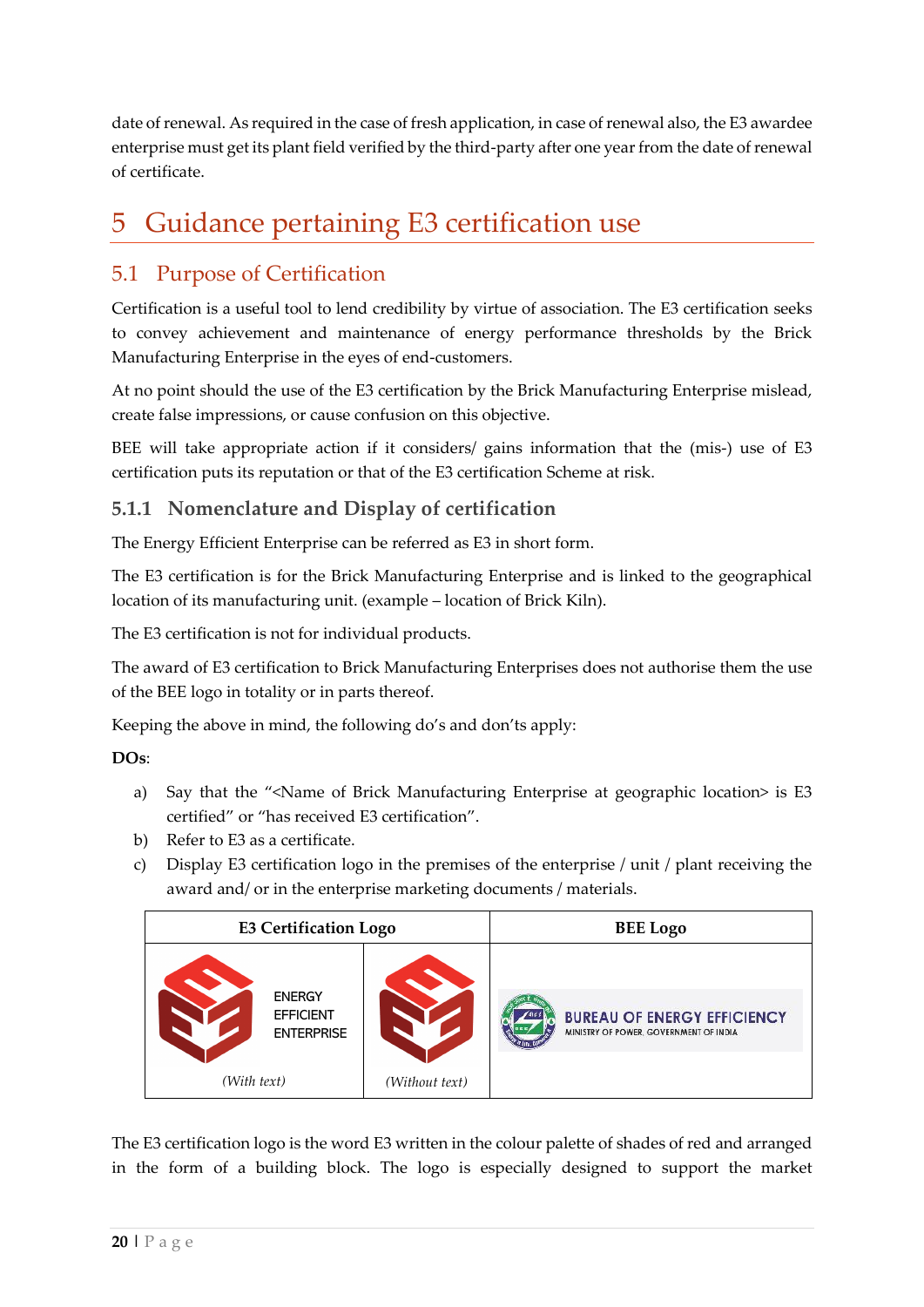transformation intent by conveying -- association with bricks (for both supply and demand side) and simplicity for pan-India recognition.

Note: The BEE and E3 logos are registered with the BEE and cannot be used by anyone unless authorised.

#### **Don'ts**:

- a) "Name of product / brick type is E3 certified" or "has received E3 certification" or "is compliant with E3 certification"
- b) Refer to E3 certificate as a label.
- c) Say that the products and processes are endorsed, approved or certified by BEE.
- d) Register E3 as, or in, the domain name, website, or company name.
- e) Display E3 certificates/ logo that have expired or exceeded their validity period.
- f) Display of E-3 certificate/logo post expiry of E-3 certification (without any renewal) or withdrawal of E-3 certification in accordance with the provisions of this Scheme.

#### <span id="page-20-0"></span>5.2 Sample E3 certificate for Award

BEE's E3 certificate provides details such as the name of the enterprise, unique identification number of the manufacturer, date of award, validity period, BEE logo, etc.

#### **Sample Certificate**



**(Sample Text for editing / suggestions is below)** 

*Bureau of Energy Efficiency Logo*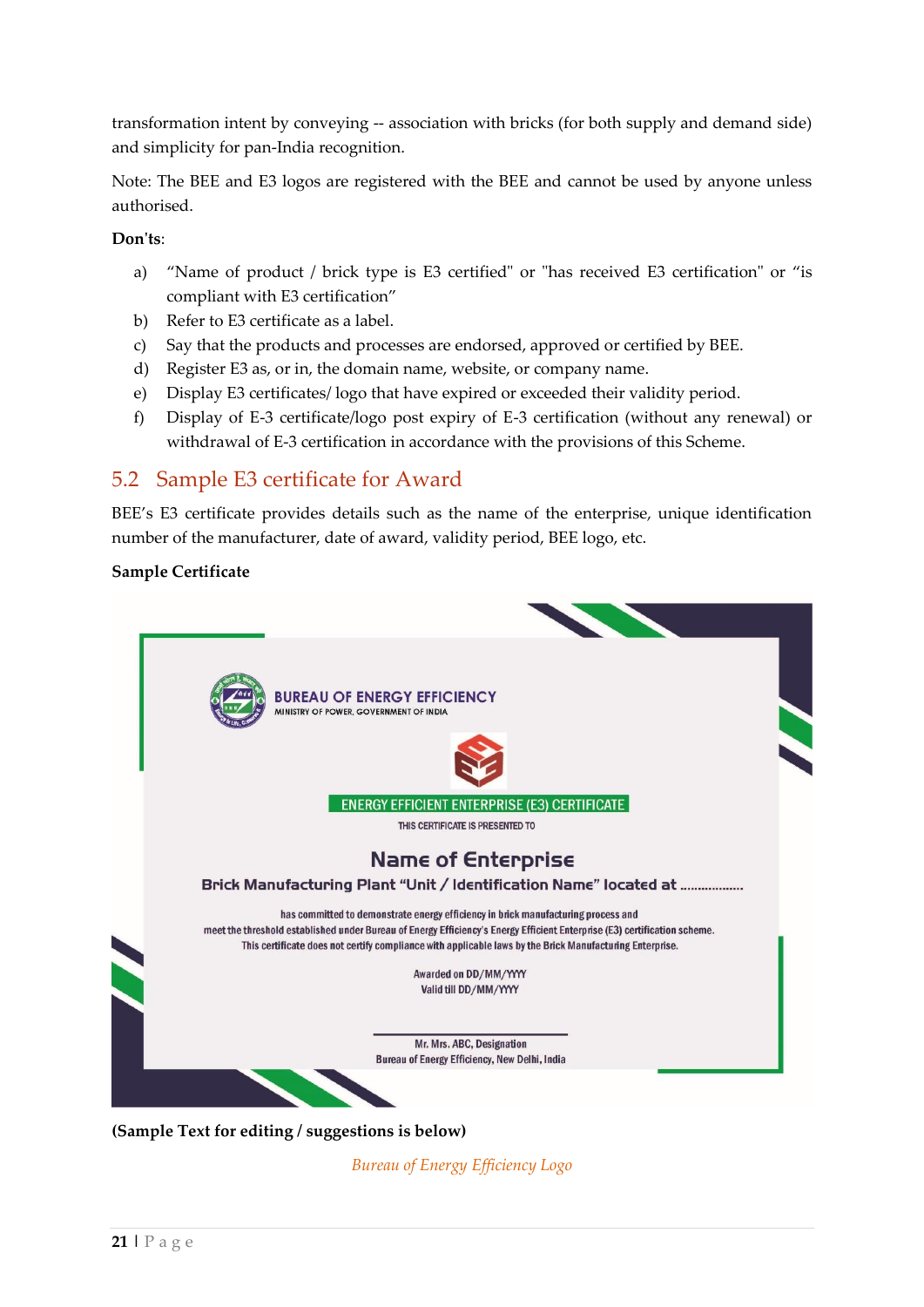*E3 Identifiable Logo Energy Efficient Enterprise (E3) Certificate This certificate is presented to*

### *"Name of Enterprise"*

*Brick Manufacturing Plant "Unit / Identification Name" located at ………………*

*Has committed to demonstrate energy efficiency in brick manufacturing process and meet the threshold established under Bureau of Energy Efficiency's Energy Efficient Enterprise (E3) certification scheme.* 

*This certificate does not certify compliance with applicable laws by the Brick Manufacturing Enterprise.*

*Day, Month, Year*

*Valid till Day Month, Year*

*…………………………………………………………………….*

*Mr. / Mrs. ABC, Designation, Bureau of Energy Efficiency, New Delhi, India*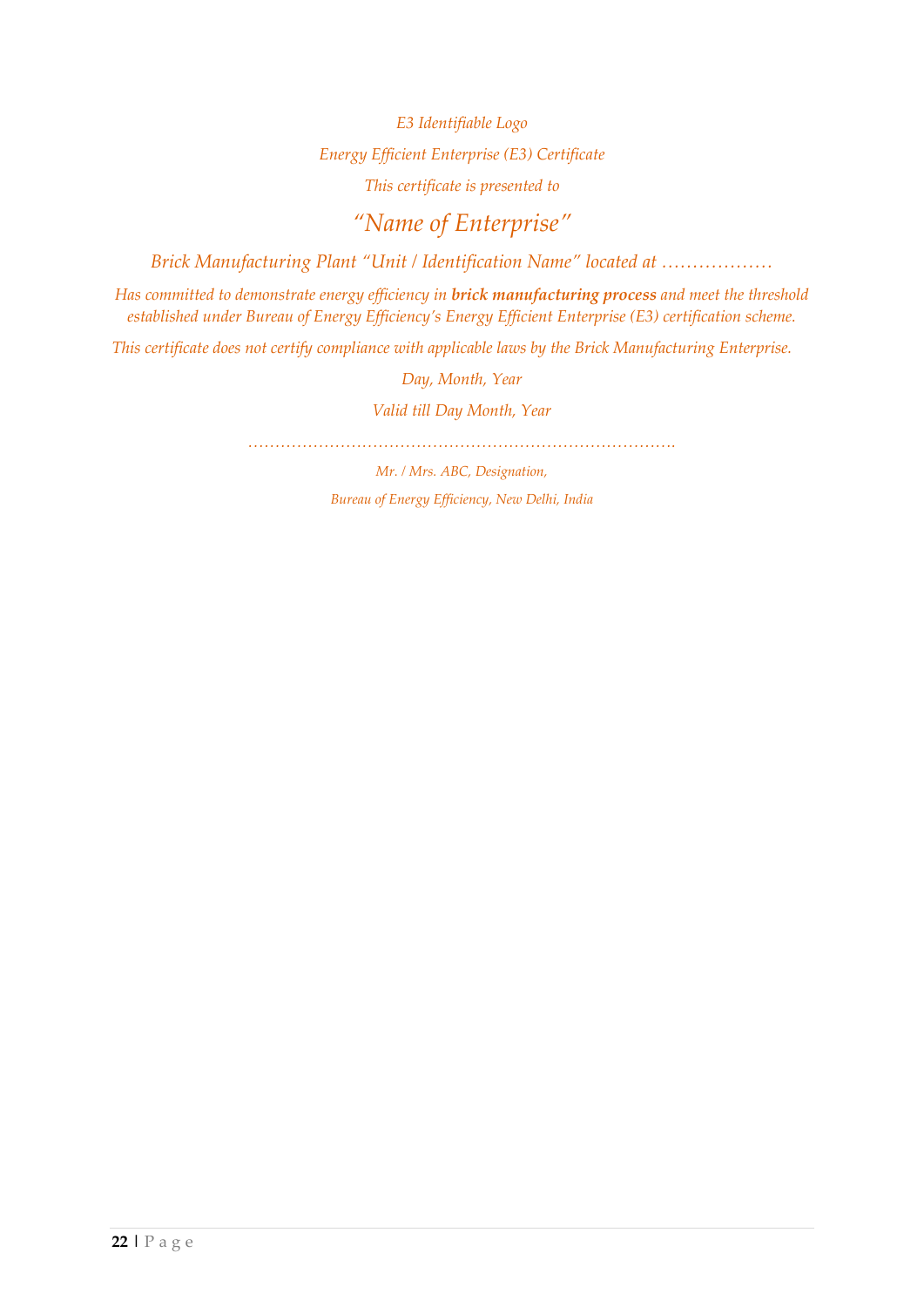# PART 2

# Monitoring, Verification and

# Enforcement

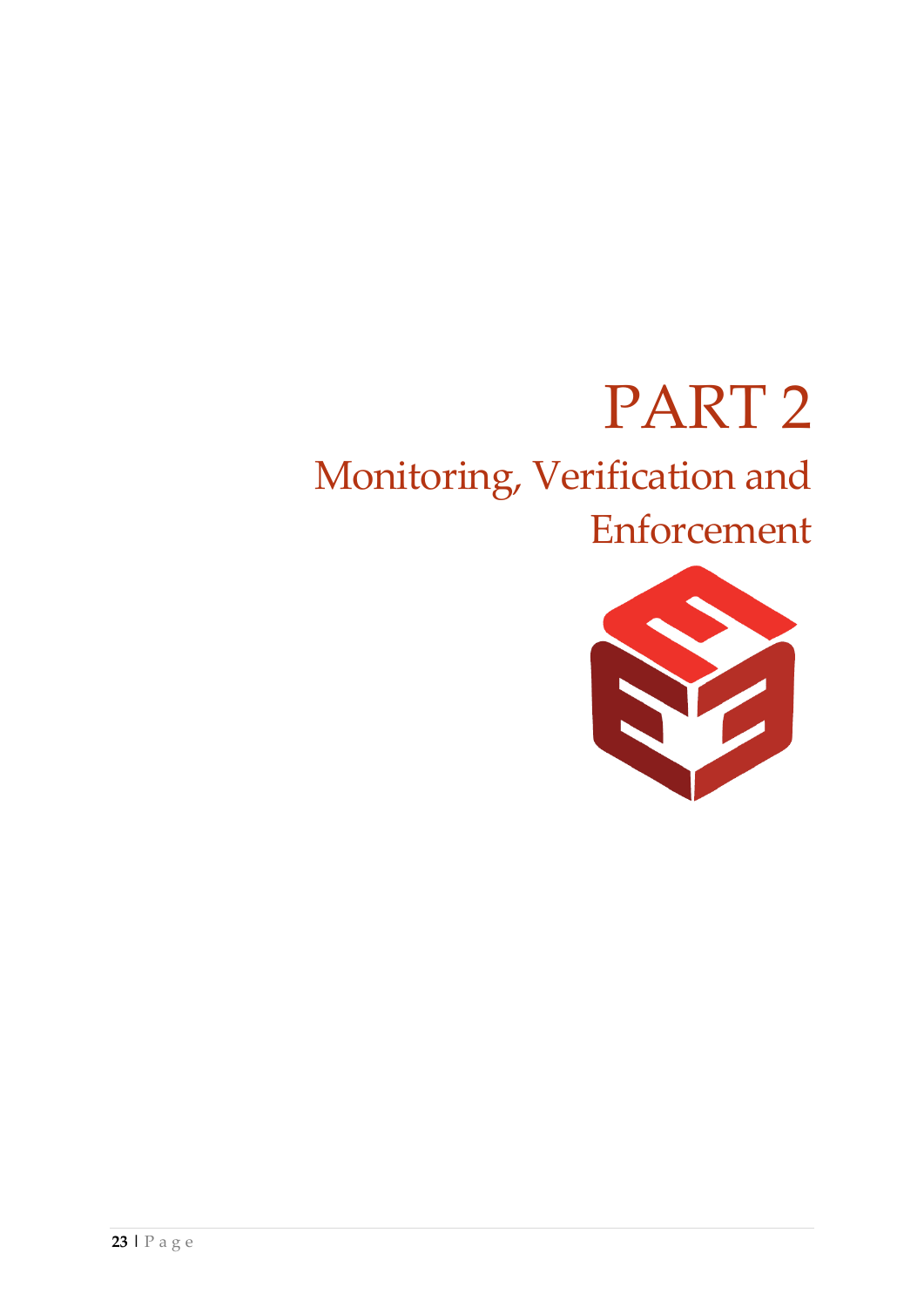# <span id="page-23-0"></span>6 Monitoring, Verification and Enforcement

#### <span id="page-23-1"></span>6.1 Verification Process

The process of verification and evaluation is described below.

#### <span id="page-23-2"></span>**6.1.1 Desk Evaluation of Application<sup>7</sup>**

At the time of submission of application, BEE / BEE appointed agency will verify the following:

- 1. Statutory requirements: The agency will check the original copies of all the regulatory permissions/ clearances as required in section 2.3.2.
- 2. Production process related information: The agency will verify the
	- a. information furnished by the applicant Brick Manufacturing Enterprise in the application form related to kiln technologies, production processes and machineries commissioned.
	- b. related documents as required in Form-A.

The application will also be checked with respect to its completeness.

3. Meeting E3 Certification threshold: Based on data provided by the applicant related to kiln technology, brick properties and production forecast of various brick products, the agency will estimate the Specific Energy Consumption (SEC  $\text{vol}$ , MJ/m<sup>3</sup>) of the enterprise using the formula (refer section 2.2), and verify the compliance with E3 certification threshold.

If all the above criteria are met, BEE will issue the E3 certificate to the applicant.

#### <span id="page-23-3"></span>**6.1.2 Field Verification after award of E3 Certificate**

Under the E3 Certification scheme, the field verification will be conducted by a third-party agency identified as eligible by the BEE (refer point 5 of section 3.1). It is the responsibility of the Brick Manufacturing Enterprise to hire the services of a field verification agency of its choice from among the identified eligible agencies, at a mutually agreed fee.

First field verification will take place at the end of 1 year from the date of issue of E3 certificate. It is the responsibility of the E3 awardee enterprise to get this verification conducted within 3 months after completion of the first year of receipt of E3 certificate. Further, field verification during the validity of the E-3 certification shall be undertaken by the Brick Manufacturing Enterprise at such frequencies as mentioned in Section 4 of this Scheme.

The third-party verification agency would verify the following:

- 1. Statutory requirements: The verification agency would verify the original copies of all the regulatory permissions/ clearances as required in section 2.3.2 and cross-check the validity periods of these documents.
- 2. Records/logs of production data and fuel use: The brick manufacturers are required to maintain daily logs of production and fuel use in prescribed formats (Part-3). The

<sup>7</sup> In the pilot phase (or contracted tenure), the desk evaluation of applications will be done by the TSA (technical support agency) engaged for developing the E3 certification scheme. Post Pilot (or end of contract), this will be done by BEE identified entities.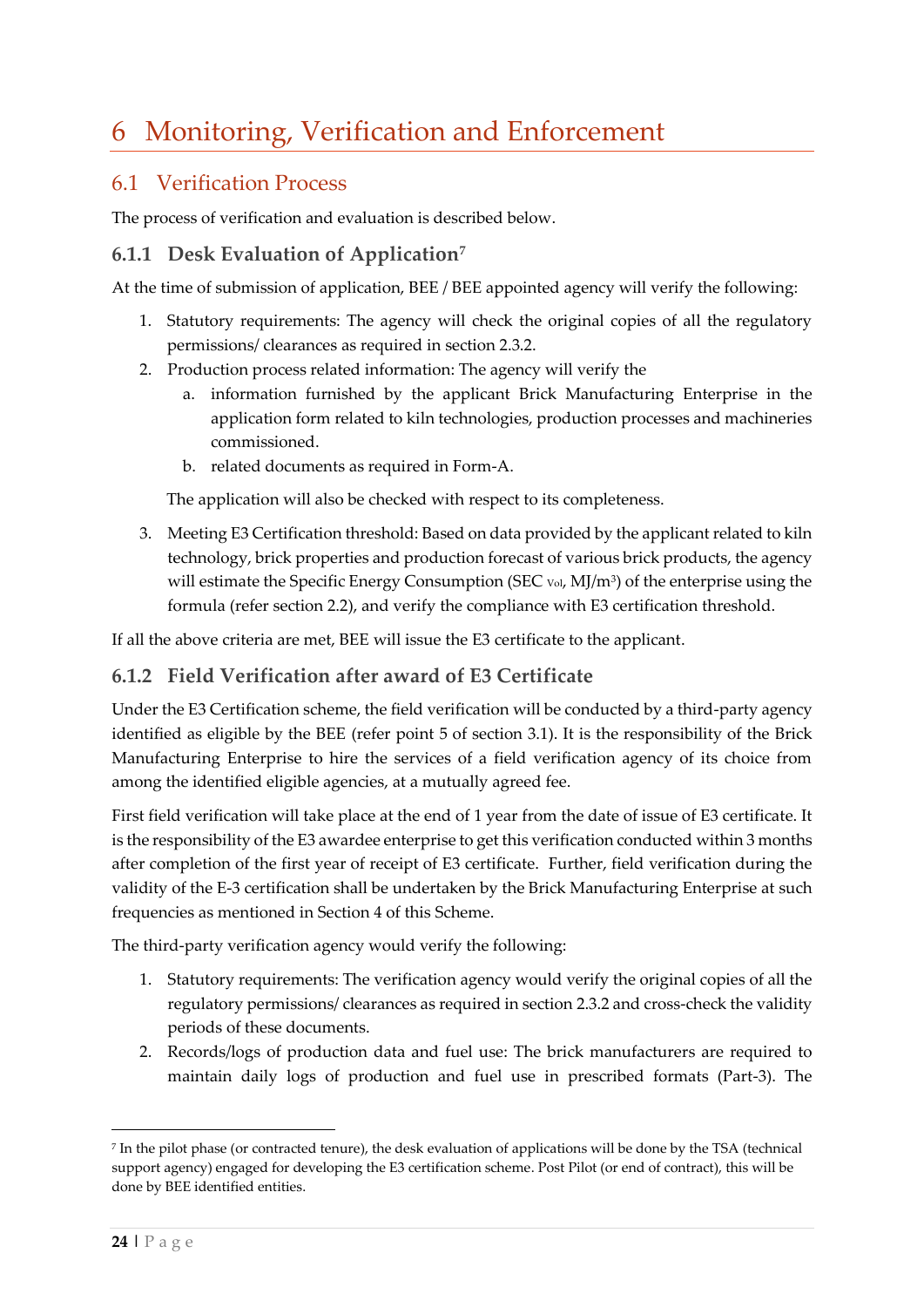verification agency would check the daily logs, sales invoices and unsold inventory to verify the production capacity.

- 3. Lab test reports for brick properties: The lab test reports for properties such as bulk density, dry weight, compressive strength (as required by Form-A in Part-3) for all the brick products would be verified. The test reports should not be more than one year old at the time of verification.
- 4. Plant, machinery and equipment details: The verification agency will verify the details of plant, machinery, equipment and process submitted at the time of initial E3 application.
- 5. Meeting E3 Certification threshold: Based on the actual production data of various brick products, the verification agency would estimate the Specific Energy Consumption (SEC  $\text{vol}, \text{MJ/m}^3$ ) of the enterprise using the formula mentioned in section 2.2, and verify the compliance with E3 certification threshold.
- 6. Use of E3 certificate and logo: The verification agency would check whether the E3 certificate and logo are used in accordance with the guidelines furnished in section 5.

After the field verification, the verification agency will submit its recommendation to BEE on continuation or withdrawal of the E3 certificate for the concerned enterprise. In case the applicant fails to demonstrate the meeting of E3 qualifying threshold in field verification or any other requirement, section 6.3 Non-Compliance clause will be applicable.

#### <span id="page-24-0"></span>6.2 Process, Activities and Timelines

All applications will be evaluated as per timelines specified in Part 1 of this document. BEE / BEE appointed Agency will be evaluating the application.

#### <span id="page-24-1"></span>6.3 Non-Compliance

Brick manufacturing enterprise is required to meet all E3 certification compliance criteria mentioned in this document. Following is a summary of some of the compliance requirements (inter-alia):

- Field verification and submission of report of third-party agency within the stipulated timeframes.
- Adherence to guidance on use and display of E3 certificate.
- Complying with all the required statutory requirements.
- Submission of data logs and supporting documentation requested within this document, and any additional requirements that may be requested by BEE / third party agency for verification within stipulated timeframe.
- Updating/ Renewing the E3 certificate to meet the latest threshold for qualification as and when notified by BEE.

In case of non-compliance to E3 certification commitments, the Third-party agency may seek a follow-on audit to verify compliance. The Brick manufacturer is required to provide an explanation and meet all compliance requirements within the said period. If the same is not satisfactorily adhered to, the Third-party agency shall bring the non-compliance to the attention of the BEE. The E3 certification shall be withdrawn by the BEE with public notice issued stating that the Brick Manufacturing Enterprise is no longer E3 certified.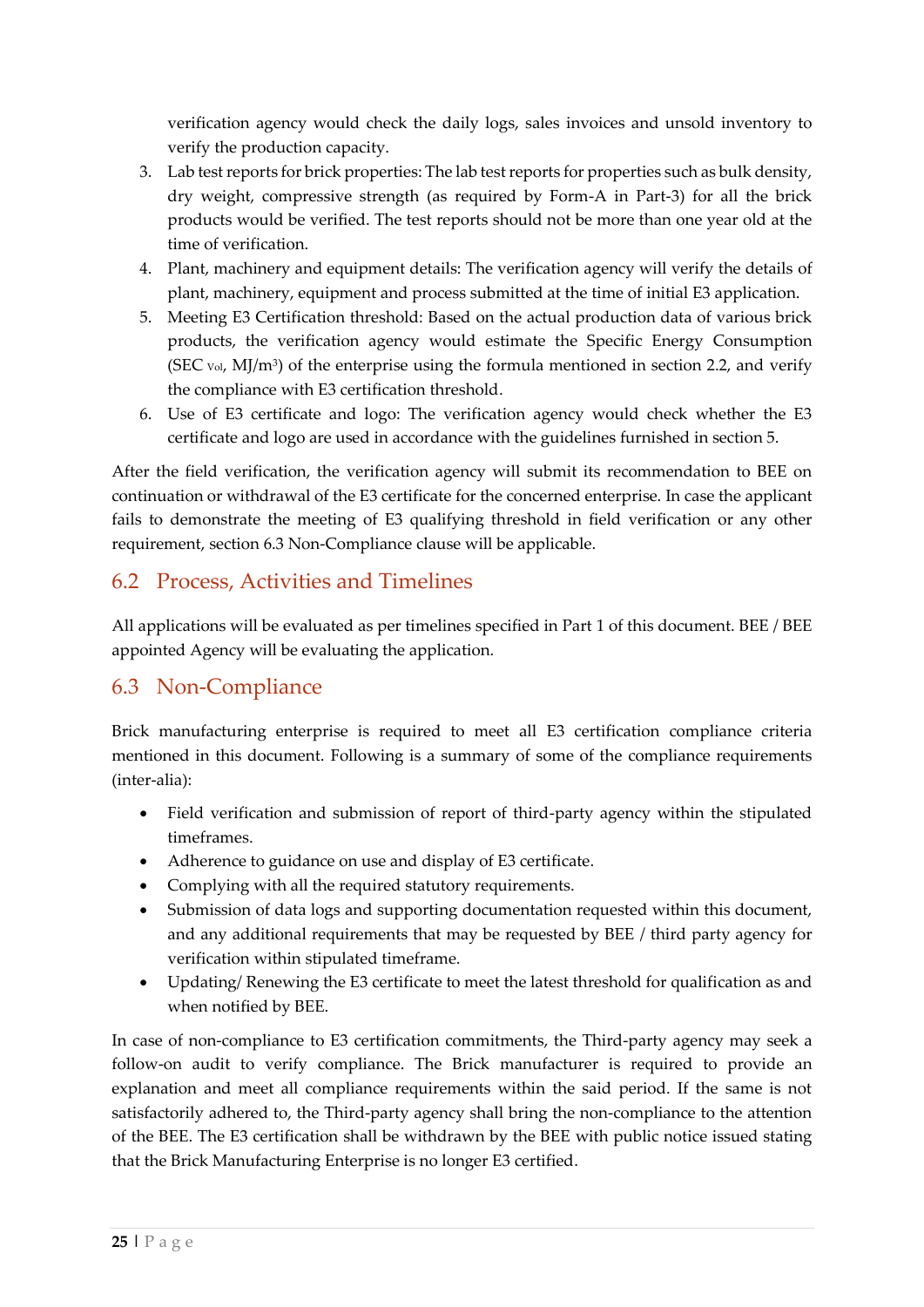# PART 3

# Standard Agreements, Forms and Formats

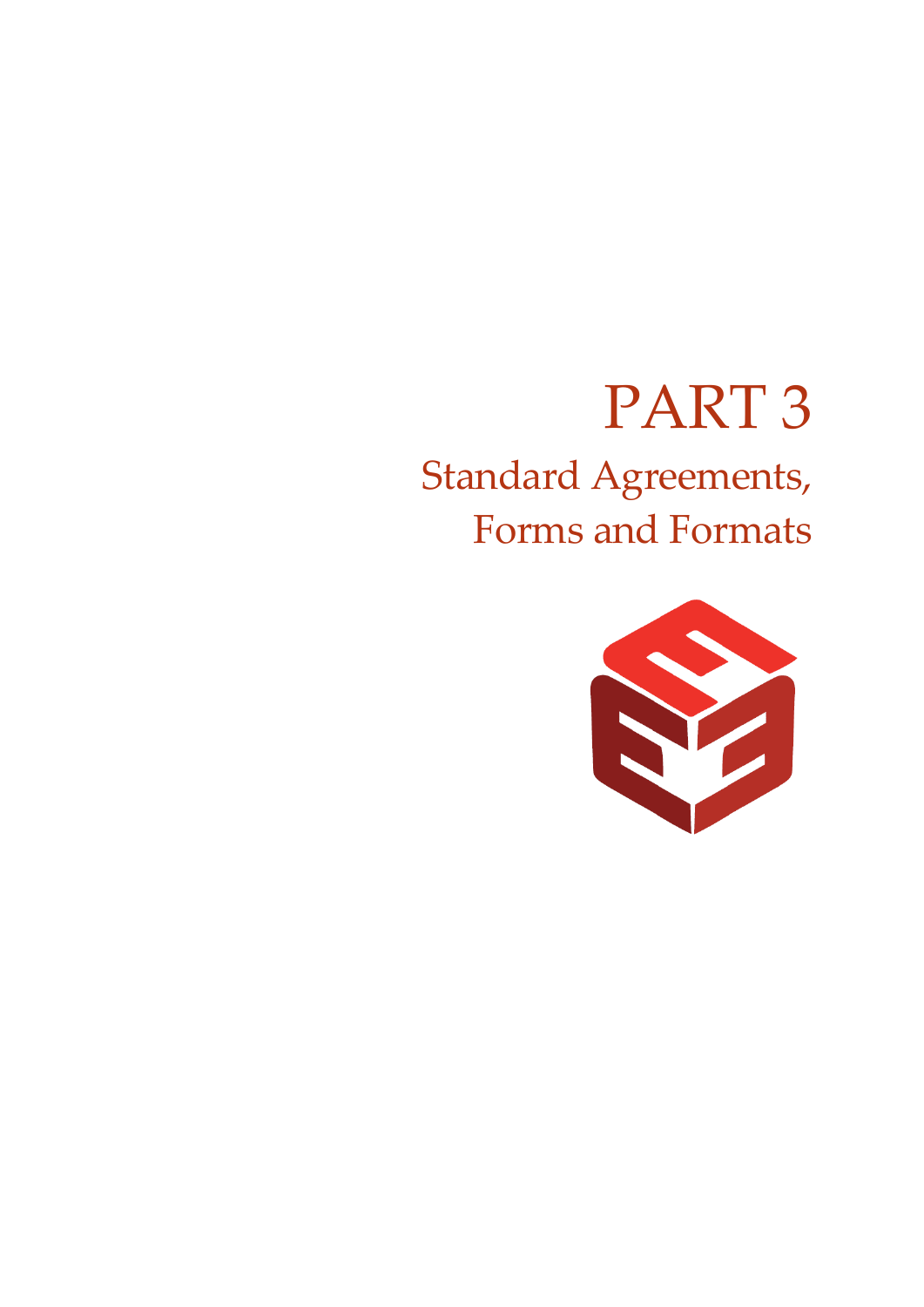# <span id="page-26-0"></span>7 List of Sample documents, Forms and Formats

<span id="page-26-1"></span>

|     | 7.1 Covering letter format for fresh application                          |  |
|-----|---------------------------------------------------------------------------|--|
|     | (to be furnished on the letterhead of the brick manufacturing enterprise) |  |
|     |                                                                           |  |
| To, |                                                                           |  |
|     | The Director General                                                      |  |
|     | Bureau of Energy Efficiency,                                              |  |
|     | (Ministry of Power, Government of India)                                  |  |
|     | 4th Floor, Sewa Bhawan,                                                   |  |
|     | Sector-I, R.K. Puram,                                                     |  |
|     | New Delhi - 110 066, India                                                |  |
|     | <b>Subject: Application of E3 Certification</b>                           |  |
|     | Dear Sir / Madam,                                                         |  |
|     |                                                                           |  |
|     |                                                                           |  |
|     |                                                                           |  |
|     |                                                                           |  |
|     | ( ) Deemed SEC Approach<br>Applied under:<br>() Energy Audit Approach     |  |

| <b>Enclosure details</b>                             | Tick if provided | <b>Validity Period</b> |
|------------------------------------------------------|------------------|------------------------|
| Self-attested copy of Goods and Service Tax          |                  |                        |
| <b>Registration Certificate</b>                      |                  |                        |
| Self-attested copy of Mining Permit / Receipt of     |                  |                        |
| payment towards mining royalty                       |                  |                        |
| Self-attested copy of Consent to Operate Certificate |                  |                        |
| issued by state pollution control board/committee    |                  |                        |
| Self-attested copy of Environment Clearance issued   |                  |                        |
| from State Environment Impact Assessment             |                  |                        |
| Authority or any other authorised agency             |                  |                        |
| Completed Form A and documents requested             |                  |                        |
| thereunder                                           |                  |                        |

Thanking you,

(Name, Designation & Signature of Authorized Signatory with company seal)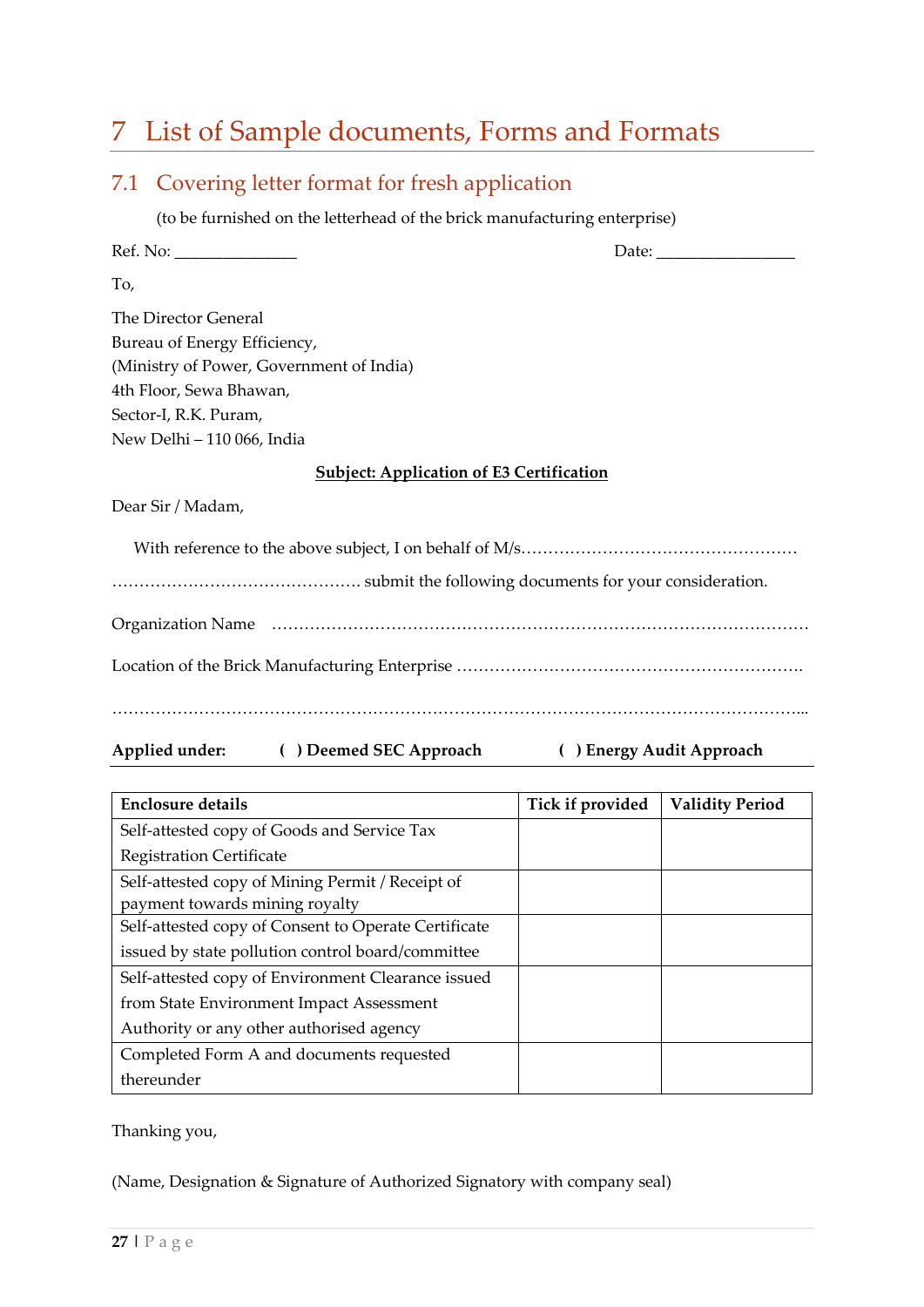#### <span id="page-27-0"></span>7.2 Fresh Application Form: Sector Specific Proforma A

(To be submitted along with cover letter and requested documents.)

To,

The Director General Bureau of Energy Efficiency, (Ministry of Power, Government of India) 4th Floor, Sewa Bhawan, Sector-I, R.K. Puram, New Delhi – 110 066, India

#### **1. Details of the Brick Manufacturing Enterprise**

| Name of the organization          |  |
|-----------------------------------|--|
| Address of the manufacturing unit |  |
| Pincode                           |  |
| State                             |  |
| <b>Phone Number</b>               |  |
| Fax Number                        |  |
| Email                             |  |
| Website                           |  |

#### **2. Production data of brick products\*: Estimated annual production forecast of each brick product type starting from the date of issue of E3 certificate**

|                | A.      | B.           | C.                      | D.      | E.           | F.         | G.       | H.     |
|----------------|---------|--------------|-------------------------|---------|--------------|------------|----------|--------|
|                | Type of | Dry Weight   | Dimensions              | Product | Estimated    | Kiln       | Moulding | Drying |
| S.             | product | of one piece | of the                  | Bulk    | Annual       | Technology | Method   | Method |
| No.            |         | of product   | product                 | Density | Production   |            |          |        |
|                |         | (kg)         | $(L \times B \times H)$ | (kg/m3) | (No. of      |            |          |        |
|                |         |              | (mm)                    |         | pieces/year) |            |          |        |
| $\mathbf{1}$   |         |              |                         |         |              |            |          |        |
| 2              |         |              |                         |         |              |            |          |        |
| 3              |         |              |                         |         |              |            |          |        |
| $\overline{4}$ |         |              |                         |         |              |            |          |        |
| 5              |         |              |                         |         |              |            |          |        |
| 6              |         |              |                         |         |              |            |          |        |
| 7              |         |              |                         |         |              |            |          |        |
| 8              |         |              |                         |         |              |            |          |        |
| 9              |         |              |                         |         |              |            |          |        |
| $10\,$         |         |              |                         |         |              |            |          |        |
| 11             |         |              |                         |         |              |            |          |        |
| 12             |         |              |                         |         |              |            |          |        |
| 13             |         |              |                         |         |              |            |          |        |
| 14             |         |              |                         |         |              |            |          |        |
| 15             |         |              |                         |         |              |            |          |        |
| 16             |         |              |                         |         |              |            |          |        |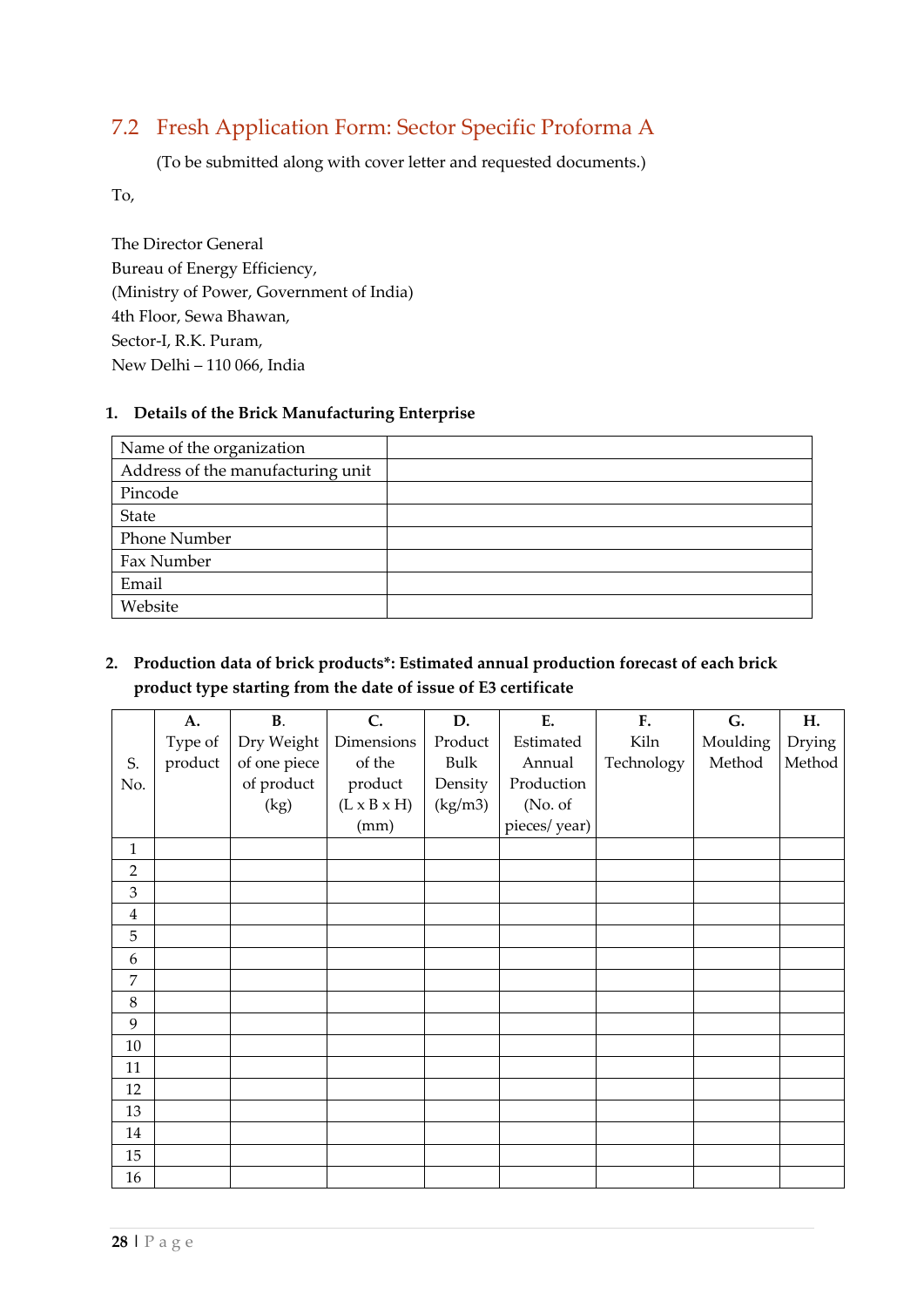|     | A.      | <b>B.</b>    | C.                      | D.      | Е.           | F.         | G.       | Н.     |
|-----|---------|--------------|-------------------------|---------|--------------|------------|----------|--------|
|     | Type of | Dry Weight   | Dimensions              | Product | Estimated    | Kiln       | Moulding | Drying |
| S.  | product | of one piece | of the                  | Bulk    | Annual       | Technology | Method   | Method |
| No. |         | of product   | product                 | Density | Production   |            |          |        |
|     |         | (kg)         | $(L \times B \times H)$ | (kg/m3) | (No. of)     |            |          |        |
|     |         |              | (mm)                    |         | pieces/year) |            |          |        |
| 17  |         |              |                         |         |              |            |          |        |
| 18  |         |              |                         |         |              |            |          |        |
| 19  |         |              |                         |         |              |            |          |        |
| 20  |         |              |                         |         |              |            |          |        |

**\* Brick Products:** Means any burnt clay masonry unit. It may be bricks or blocks of different sizes. In addition to the brick products, an enterprise may be manufacturing other clay products such as roof tiles, cladding tiles, etc. However, for the purpose of E3 certification and evaluation of applications, only the brick products will be considered.

**A.** Mention the product type such as solid bricks, perforated bricks, multi-hole bricks, hollow blocks, etc. Each product type needs to be mentioned in a separate row.

**B.** Dry weight of the product is the weight of the fired brick in oven dry condition (i.e. at 0% moisture). Mention the dry weight of each brick product as per the lab test report. In case the product has not been manufactured in the past and product sample is not available for lab test, mention the estimated dry weight in kg (up to 2 decimal places). However, at the time of field verification lab test reports for all brick products need to be furnished.

**C.** Product Dimensions: Mention the product dimensions (in mm) in the form L x B x H (Length x Breadth x Height).

**D.** Mention the Bulk Density of each brick product as per the lab test report. In case the product has not been manufactured in the past and product sample is not available for lab test, mention the estimated/indicative Bulk Density in  $kg/m<sup>3</sup>$ . However, at the time of field verification lab test reports for all brick products need to be furnished. Bulk density is defined as the ratio of mass of the dry material of porous body to its bulk volume. Bulk density is measured as per IS 1528 (Part 12).

**E. Estimated Production:** No of pieces of each product type that will be produced in one year starting from the date of application of E3 certificate.

**F.** Mention the type of kiln technology that will be used for firing of bricks for each type brick product (e.g. FCBTK, Chamber kiln, Zigzag kiln, Tunnel kiln, Hoffman kiln, VSBK, etc.).

**G.** Mention the moulding method that will be used for moulding of bricks for each type of brick product (e.g. manual/hand moulding, soft mud moulding machine, extruders, Dry press, etc.).

**H.** Mention the type of drying method that will be used for drying of bricks for each type of brick product (e.g. drying in open, drying in shade, tunnel dryer, chamber dryer, etc.).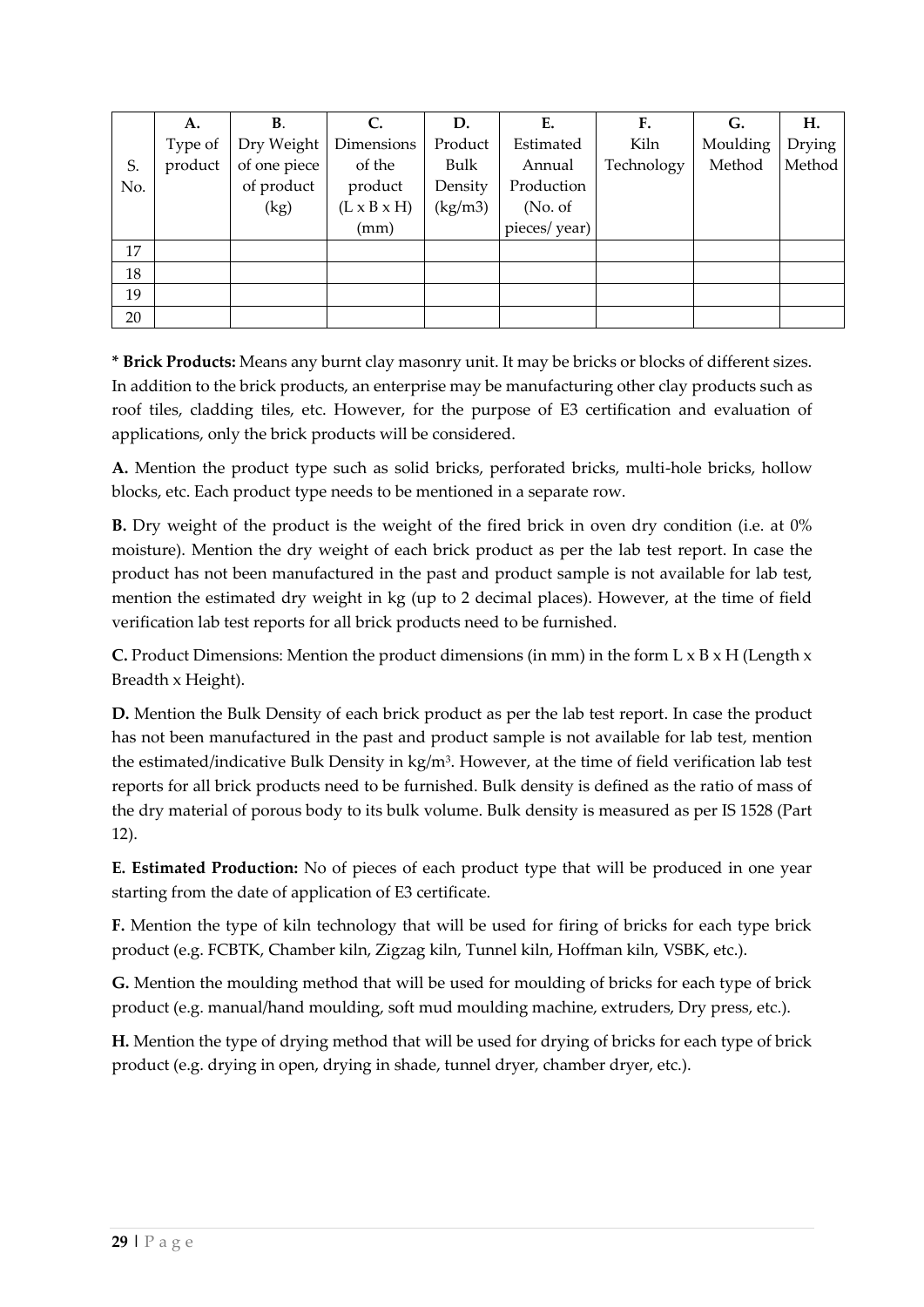| S.             | A.                     | <b>B.</b>  | $\mathsf{C}$ . | D.         | E.         |
|----------------|------------------------|------------|----------------|------------|------------|
| No.            | <b>Process Details</b> | Type of    | Make of        | Rated      | Photograph |
|                |                        | machinery/ | machinery/     | Production |            |
|                |                        | equipment  | equipment      | Capacity   |            |
| $\mathbf{1}$   |                        |            |                |            |            |
| $\overline{2}$ |                        |            |                |            |            |
| $\overline{3}$ |                        |            |                |            |            |
| $\overline{4}$ |                        |            |                |            |            |
| 5              |                        |            |                |            |            |
| 6              |                        |            |                |            |            |
| 7              |                        |            |                |            |            |
| 8              |                        |            |                |            |            |
| 9              |                        |            |                |            |            |
| 10             |                        |            |                |            |            |

#### **3. Process and Machinery/Equipment Details**

**A.** Mention the name of the process for which the machinery/equipment is being used (e.g. claymix preparation, brick shaping/moulding, drying, firing (kiln), etc.)

**B.** Mention the type of machinery being used for each process (e.g. pugmill, soft mud moulding machine, extruder, tunnel dryer, chamber dryer, tunnel kiln, etc.). In some cases, more than one machinery may have been used for same process. For example, for moulding process both extruder and soft mud moulding machines may have been used, or two different extruders may have been used. Mention details of each machinery in a separate row.

**C.** Mention the 'Make' of each machinery/equipment.

**D.** Mention the rated production capacity of each machinery/equipment.

**E.** Attach photograph of each machinery/equipment along with the application form. The photograph should be attached in the same sequence in which details are provided in above table. Also, mention the "S. No." and "Type of Machinery" on the photograph as corresponding to the above table.

#### **4. Specific Energy Consumption (SEC Vol, MJ/m<sup>3</sup> ) of the Enterprise**

Specific Energy Consumption (SEC  $\rm{vol}$  of the enterprise is  $\ldots\ldots\ldots\ldots\ldots\ldots\ldots\ldots\rm{M}$ J/m $^3$ .

[Based on the estimated annual production data provided in the previous section (point 2) of this form, the Specific Energy Consumption (SEC Vol) of the enterprise should be calculated in accordance with the method prescribed in section 2.2 of the E3 Scheme document.]

#### **5. Fuel Used currently in the facility**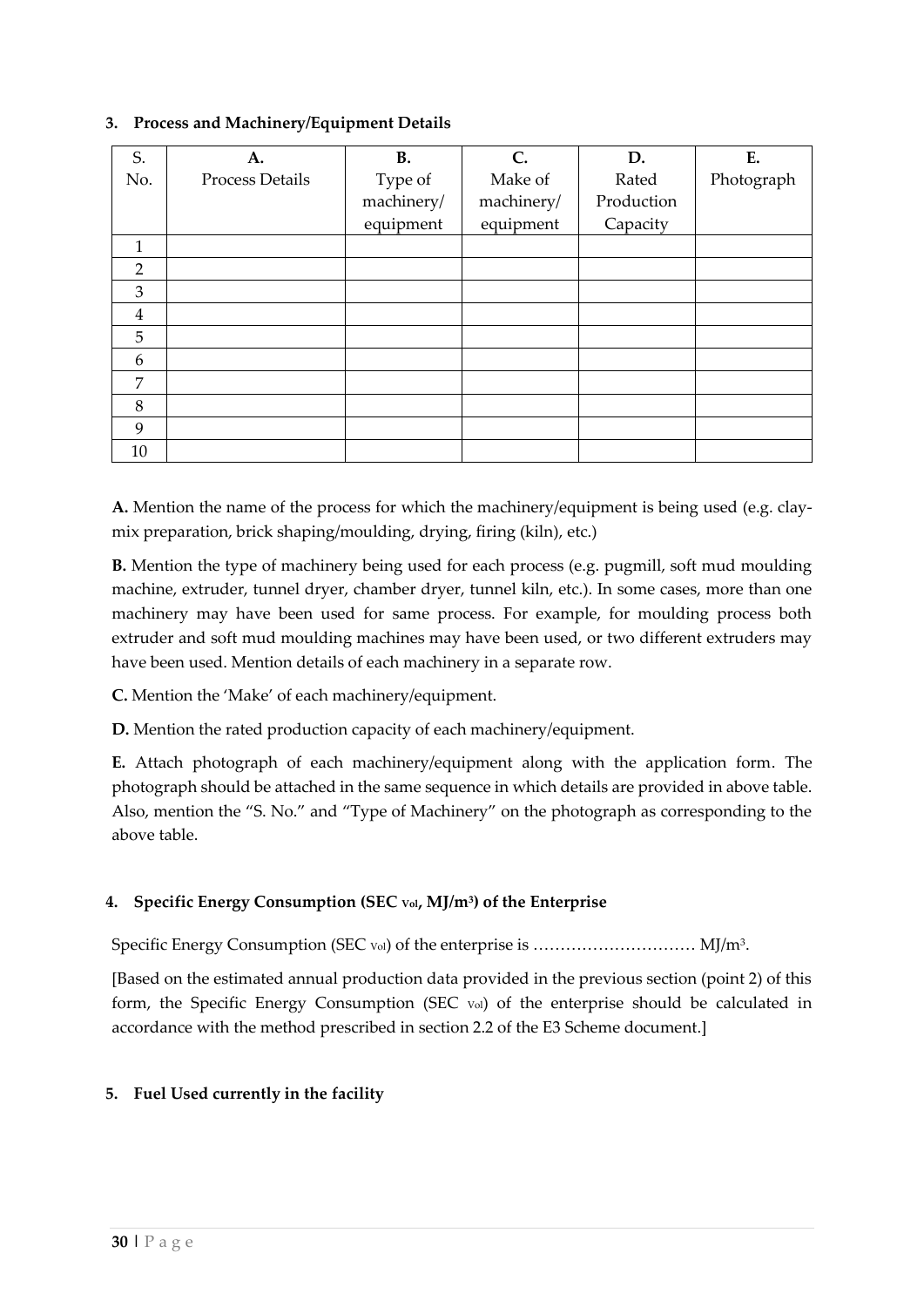| S. No. | A.<br>Type of fuel | В.<br>Method/Type of fuel use | GCV of fuel<br>(kcal/kg) |
|--------|--------------------|-------------------------------|--------------------------|
|        |                    |                               |                          |
|        |                    |                               |                          |
|        |                    |                               |                          |
|        |                    |                               |                          |
|        |                    |                               |                          |

**A.** Mention the type of fuel (e.g. coal, sawdust, mustard stalk, etc.)

**B.** Mention the method of fuel use, i.e. whether the fuel is being used as external fuel, or internal/body fuel

**C.** Mention the GCV of fuel (if available)

#### **6. Enclosure details (please tick)**

- 1. Kiln plan ( )
- 2. Sectional drawing of the kiln trench/tunnel/chamber ()
- 3. Photograph of the kiln with date stamp in which the entire kiln should be visible
- 4. Self-attested copy of Test report for bulk density and dry weight (as per IS 1528 Part 12) of all types of brick products (if available). ( )
- 5. Self-attested copy of Test report for compressive strength (as per IS 3495 for bricks or IS 3952 for blocks) of all types of brick products (if available). [*The compressive strength must comply with the BIS standards for respective products.*] ( )
- 6. Self-attested copy of GCV certificate of fuel as per ASTM D5865 & Parr 620 Manual, Standard Test Method for Gross Calorific Value of Coal and Coke. (if available)
- $($  ) 7. Third party energy audit report for Specific Energy Consumption (SEC Mass, in MJ/kg) (required for applicants submitting the application under energy audit approach)

( )

( )

Thanking you,

(Name, Designation & Signature of Authorized Signatory with company seal)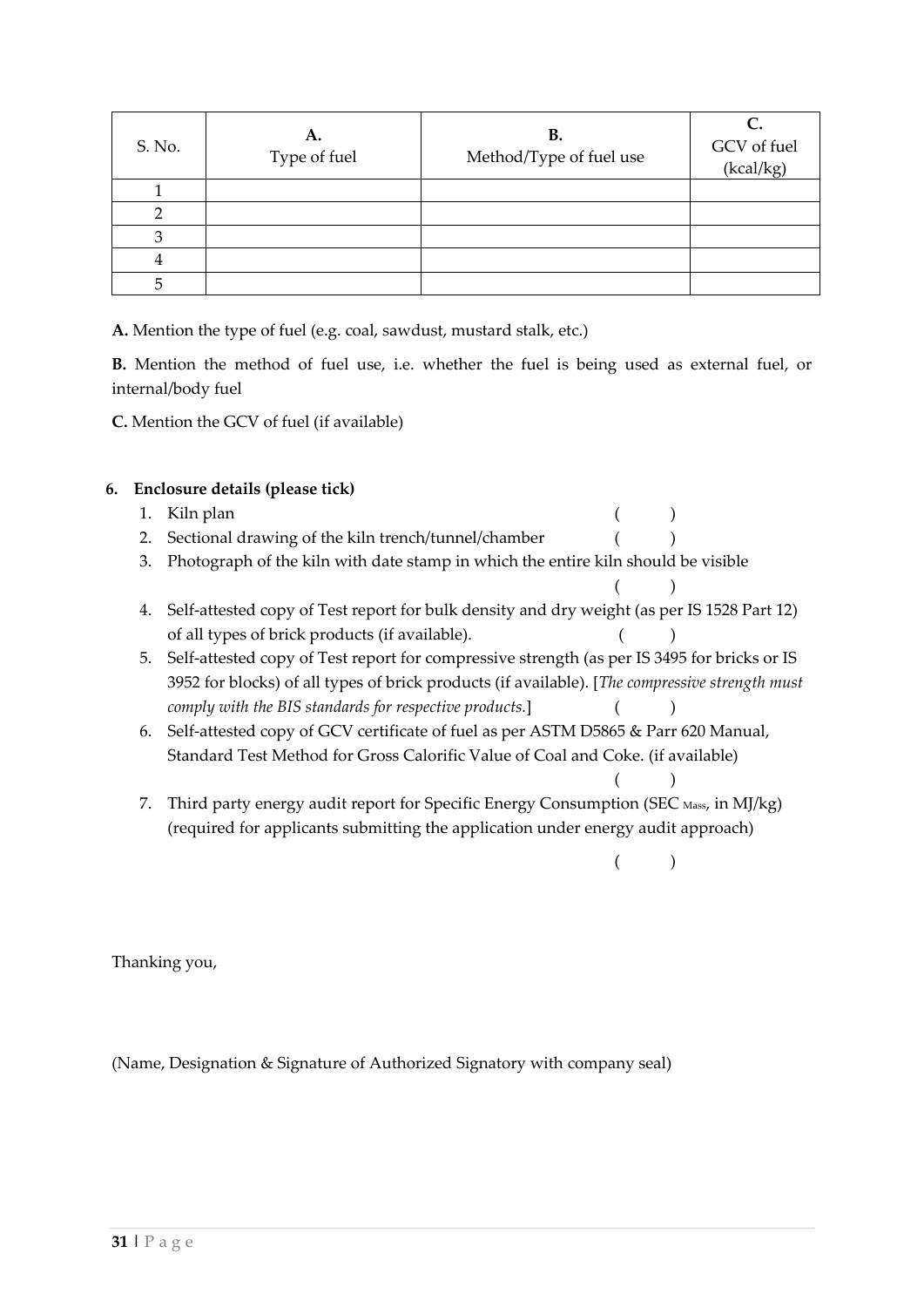#### <span id="page-31-0"></span>7.3 Standard Agreement between the Bureau and E3 Awardee Enterprise. (Pilot)

[This agreement has to be prepared by the applicant brick manufacturing enterprise on a stamp paper of Rs 150.]

AGGREEMENT BETWEEN BUREAU OF ENERGY EFFICIENCY, A STATUTORY BODY UNDER THE MINISTRY OF POWER AND *APPLICANT ORGANIZATION NAME*, THE APPLICANT OF THE E3 CERTIFICATE UNDER THE ENERGY EFFICIENT ENTERPRISE (E3) PILOT PROGRAM.

Whereas the Bureau of Energy Efficiency, Ministry of Power (hereinafter referred to as the Bureau), a statutory body established under the provisions of the Energy Conservation Act 2001, (52 of 2001) with its office at 4th floor, Sewa Bhavan, R.K. Puram, New Delhi -110066, India has launched Energy Efficient Enterprise (E3) certification pilot Scheme for brick manufacturing enterprises.

Whereas *applicant organization name* engaged in Brick manufacturing having its registered office at *Registered office address* has agreed to enter the E3 pilot program and use the E3 certificate, (herein referred to as the user of E3 certificate) in accordance with the Pilot Scheme.

Now therefore, the parties hereto mutually agree as follows:

#### **1. General**

1.1. Commencement and duration

The agreement shall be valid for a period of 3 years commencing from the date it is signed or until Notification under clause (j) and clause (i) of section 13 of the Energy Conservation Act is issued by the Government of India, whichever is earlier. Notwithstanding anything contained above, Bureau can terminate this agreement anytime upon withdrawal of E-3 certification in accordance with the terms and conditions of the Pilot Scheme.

<span id="page-31-1"></span>1.2. Objective

The objective of this agreement is that brick manufacturing enterprises commit to meet and adhere to the requirements of the E3 certification provided by the Bureau, in accordance with the details of the Scheme attached. For non-compliance to meet the commitments under the E3 certification, section 6.3 of the Scheme document will apply.

1.3. Energy Efficient Enterprise (E3) certificate

E3 certificate is assigned to *Applicant organization name* for brick manufacturing unit located at *location of the brick kiln/ unit* for committing to achieve the objective defined in Section [1.2](#page-31-1) of this agreement.

#### 1.4. Indemnity

The Applicant and its promoters/directors/partners, as applicable, hereby agree to indemnify Bureau of Energy Efficiency its officers, directors, employees. agents harmless from and against any and all claims, damages, losses, costs, expenses (including attorney fees and costs), and liabilities arising on account of (a) submission of false information/document; (b)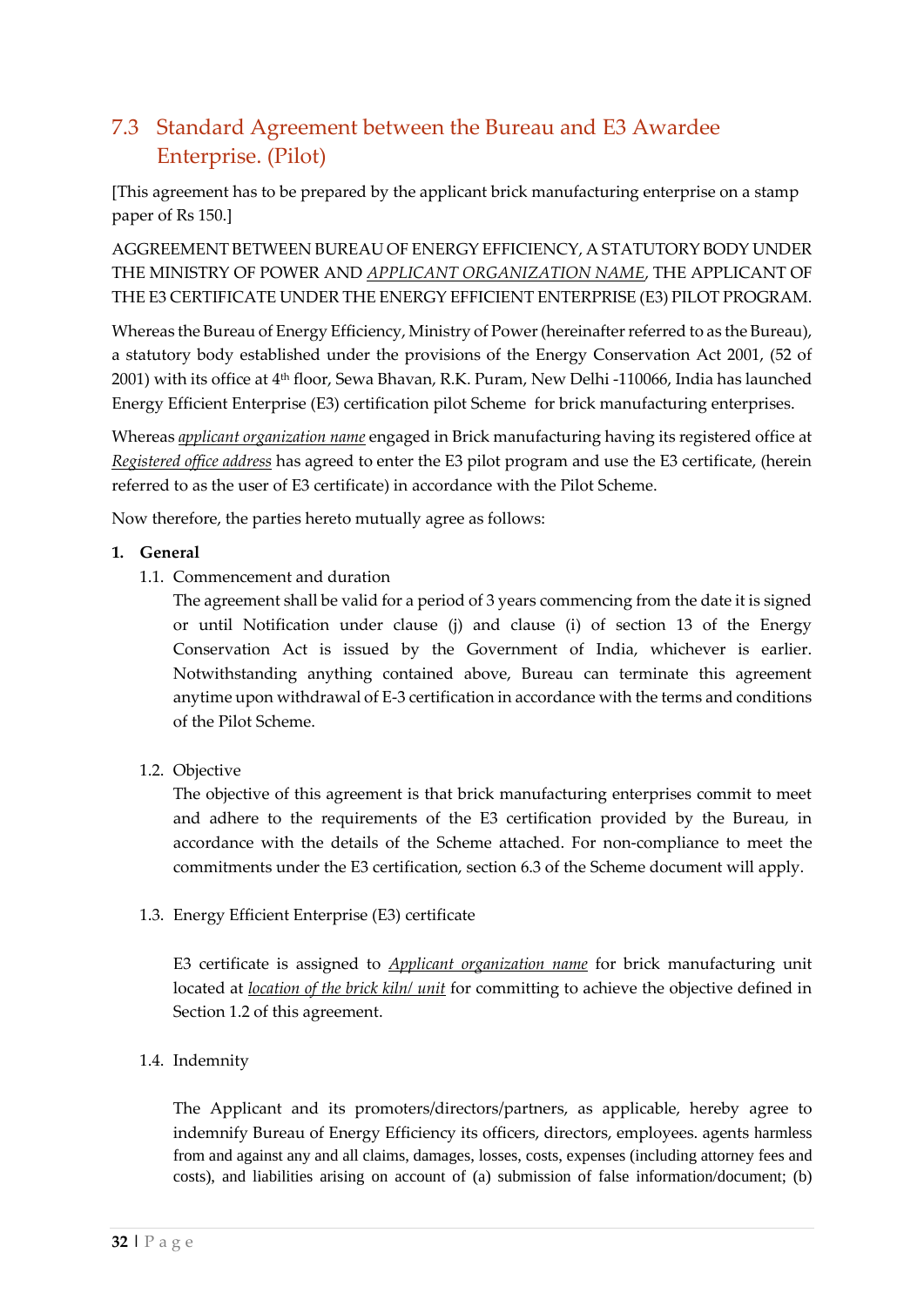misrepresentation or breach of any conditions of this Agreement or Scheme for E-3 Certification issued by Bureau; or (c) third party claim with respect to grant/use of E-3 Certification to the Applicant.

#### **2. Amendments / Additions**

- 2.1. If any or some provision of the Scheme are coming in the way of achievement of objective defined in Section [1.2;](#page-31-1) Bureau may, adjust or amend provisions of the Scheme at any stage during the pilot implementation of the Scheme in consultation with the other stakeholders. The Bureau will notify the user of the E3 certificate of the adjustment or amendment of such provisions that shall contribute towards the achievement of the objective defined in Section [1.2.](#page-31-1)
- 2.2. Any such adjustment or amendment shall be made in writing and will be notified through public notice and on Bureau's website.

#### **3. Notes**

- 3.1. Any notice given by any of the parties hereunder shall be sent in writing at the address given as follows:
	- **(1) Bureau of Energy Efficiency**  Director General Bureau of Energy Efficiency 4 th Floor, Sewa Bhawan, R.K. Puram, New Delhi 110066
	- *(2) Applicant Organization Name Registered Address Tel: Email:*

In witness whereof the parties hereto have signed this agreement.

| Signature                          | Signature                                        |
|------------------------------------|--------------------------------------------------|
| <b>Bureau of Energy Efficiency</b> | Applicant organization name<br>(date of signing) |
| Witness: 1.                        | Witness: 1.                                      |
| Witness: 2.                        | Witness: 2.                                      |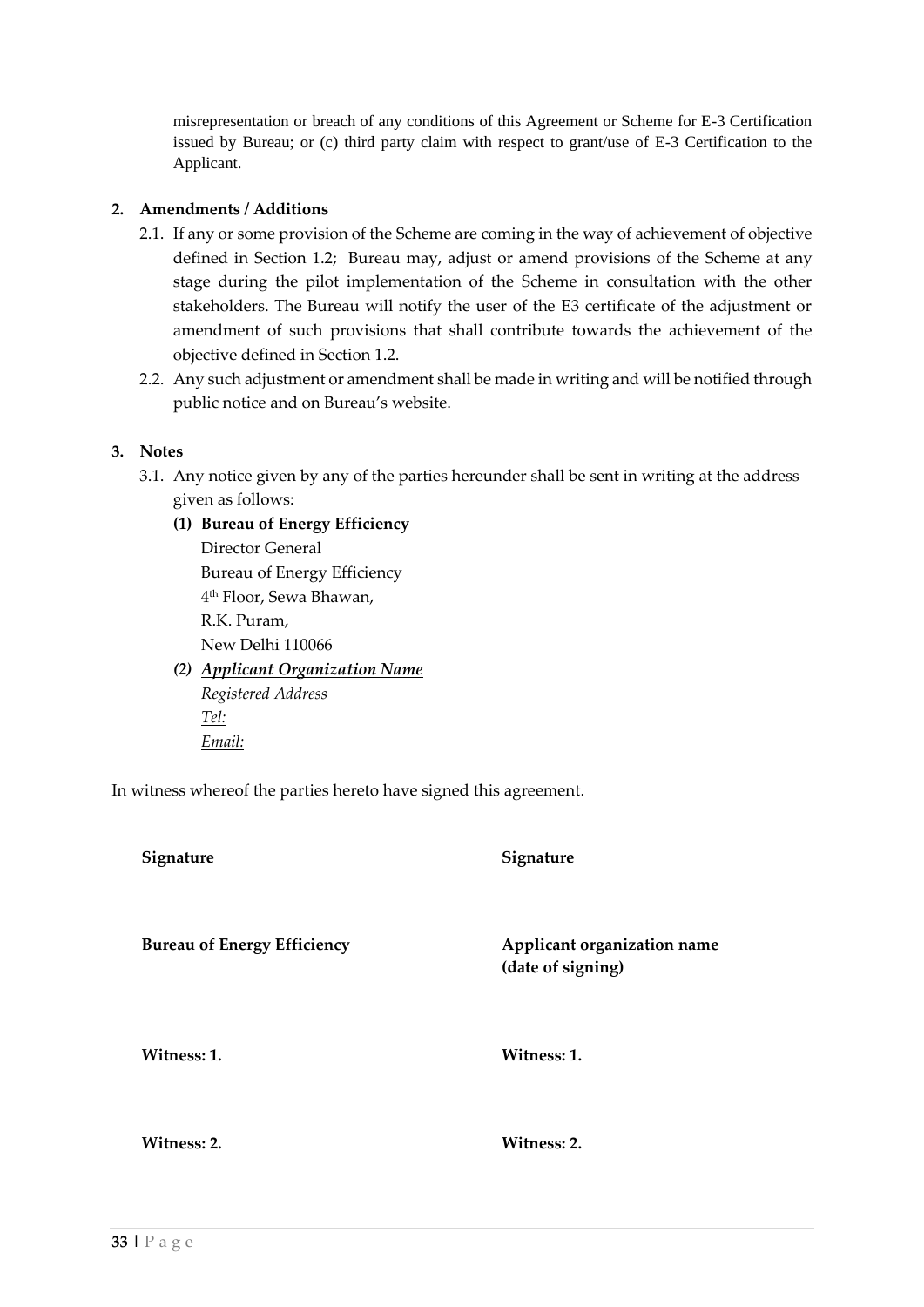#### <span id="page-33-0"></span>7.4 Periodical (Annual) submission formats for brick manufacturing enterprise.

#### <span id="page-33-1"></span>**7.4.1 Annual production data summary**

Reporting period: …….. (From date dd/mm/yyyy) to ……… (date dd/mm/yyyy)

|                  | A.      | B.           | C.                      | D.      | E.          | F.         | G.       | Η.     |
|------------------|---------|--------------|-------------------------|---------|-------------|------------|----------|--------|
|                  | Type of | Dry Weight   | Dimensions              | Product | Production  | Kiln       | Moulding | Drying |
| Sr.              | product | of one piece | of the                  | Bulk    | during      | Technology | Method   | Method |
| No.              |         | of product   | product                 | Density | reporting   |            |          |        |
|                  |         | (kg)         | $(L \times B \times H)$ | (kg/m3) | period (No. |            |          |        |
|                  |         |              | (mm)                    |         | of pieces)  |            |          |        |
| $\mathbf{1}$     |         |              |                         |         |             |            |          |        |
| $\overline{2}$   |         |              |                         |         |             |            |          |        |
| $\mathfrak{Z}$   |         |              |                         |         |             |            |          |        |
| $\bf 4$          |         |              |                         |         |             |            |          |        |
| $\mathbf 5$      |         |              |                         |         |             |            |          |        |
| $\boldsymbol{6}$ |         |              |                         |         |             |            |          |        |
| $\overline{7}$   |         |              |                         |         |             |            |          |        |
| $\,8\,$          |         |              |                         |         |             |            |          |        |
| 9                |         |              |                         |         |             |            |          |        |
| $10\,$           |         |              |                         |         |             |            |          |        |
| 11               |         |              |                         |         |             |            |          |        |
| 12               |         |              |                         |         |             |            |          |        |
| 13               |         |              |                         |         |             |            |          |        |
| $14\,$           |         |              |                         |         |             |            |          |        |
| 15               |         |              |                         |         |             |            |          |        |
| 16               |         |              |                         |         |             |            |          |        |
| $17\,$           |         |              |                         |         |             |            |          |        |
| 18               |         |              |                         |         |             |            |          |        |
| 19               |         |              |                         |         |             |            |          |        |
| 20               |         |              |                         |         |             |            |          |        |

**A.** Mention the type of brick product such as solid bricks, perforated bricks, multi-hole bricks, hollow blocks, etc. Each product type needs to be mentioned in a separate row. Brick Products means any burnt clay masonry unit. It may be bricks or blocks of different sizes. In addition to the brick products, an enterprise may be manufacturing other clay products such as roof tiles, cladding tiles, etc. However, for the purpose of E3 certification and evaluation of applications, only the brick products will be considered.

**B.** Mention the dry weight of each brick product as reported in the lab test report.

**C.** Product Dimensions: Mention the product dimensions (in mm) in the form L x B x H (Length x Breadth x Height).

**D.** Mention the Bulk density of each product as reported in the lab test report [measured as per IS 1528 (Part 12)].

**E.** Mention the number of pieces of each product type that has been produced during the reporting period. 'Produced' means the final product coming out of the kiln.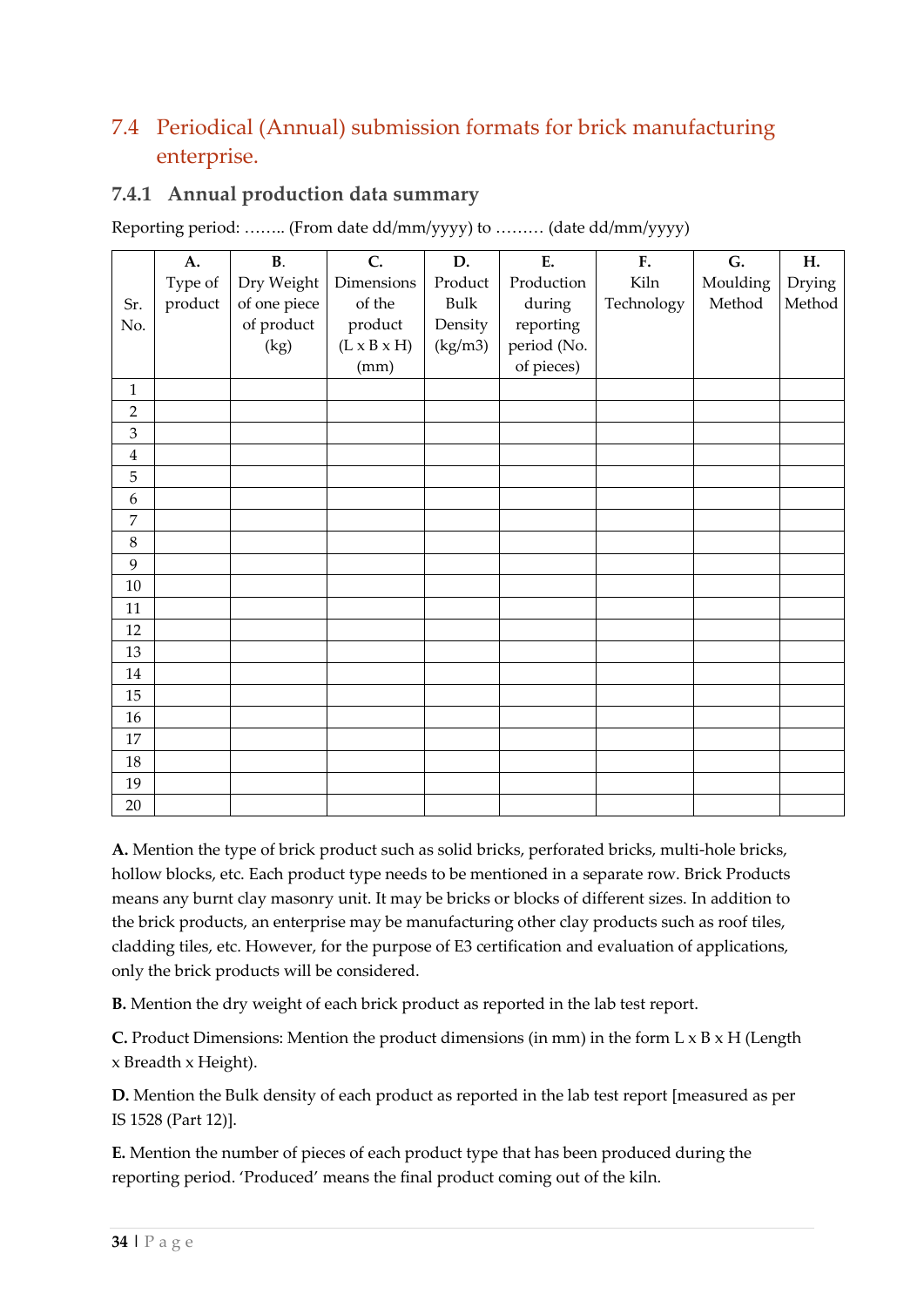**F.** Mention the type of kiln technology that has been used for firing of bricks for each type brick product (e.g. FCBTK, Chamber kiln, Zigzag kiln, Tunnel kiln, Hoffman kiln, VSBK etc.).

**G.** Mention the moulding method that has been used for moulding of bricks for each type of brick product (e.g. manual/hand moulding, soft mud moulding machine, extruders, Dry press, etc.).

**H.** Mention the type of drying method that has been used for drying of bricks for each type of brick product (e.g. drying in open, drying in shade, tunnel dryer, chamber dryer, etc.).

#### <span id="page-34-0"></span>**7.4.2 Annual Fuel Use Summary**

Reporting period: …….. (From date dd/mm/yyyy) to ……… (date dd/mm/yyyy)

| S<br>No. | А.<br>Type of fuel | В.<br>Method/Type of fuel<br>use | Fuel quantity used during<br>reporting period (ton) | GCV of fuel<br>(kcal/kg) |
|----------|--------------------|----------------------------------|-----------------------------------------------------|--------------------------|
|          |                    |                                  |                                                     |                          |
|          |                    |                                  |                                                     |                          |
|          |                    |                                  |                                                     |                          |
|          |                    |                                  |                                                     |                          |

**A.** Mention the type of fuel (e.g. coal, sawdust, mustard stalk, etc.).

**B.** Mention the method of fuel use, i.e. whether the fuel is being used as external fuel, or internal/body fuel.

**C.** Mention the quantity of fuel used for each fuel type during the reporting period.

**D.** Mention the GCV of fuel.

#### <span id="page-34-1"></span>7.5 Daily logs maintained on site by brick manufacturing enterprise

#### <span id="page-34-2"></span>**7.5.1 Daily production data - Log format**

|          | Type of | Number of pieces  | Kiln       | Moulding | Drying |
|----------|---------|-------------------|------------|----------|--------|
| DD/MM/YR | Product | produced/unloaded | Technology | Method   | Method |
|          |         | from the kiln     |            |          |        |
|          |         |                   |            |          |        |
|          |         |                   |            |          |        |
|          |         |                   |            |          |        |
|          |         |                   |            |          |        |

| DD/MM/YR | Type of fuel | Method/Type of<br>fuel use | Fuel quantity<br>used (ton) | GCV of fuel<br>(kcal/kg) |
|----------|--------------|----------------------------|-----------------------------|--------------------------|
|          |              |                            |                             |                          |
|          |              |                            |                             |                          |
|          |              |                            |                             |                          |
|          |              |                            |                             |                          |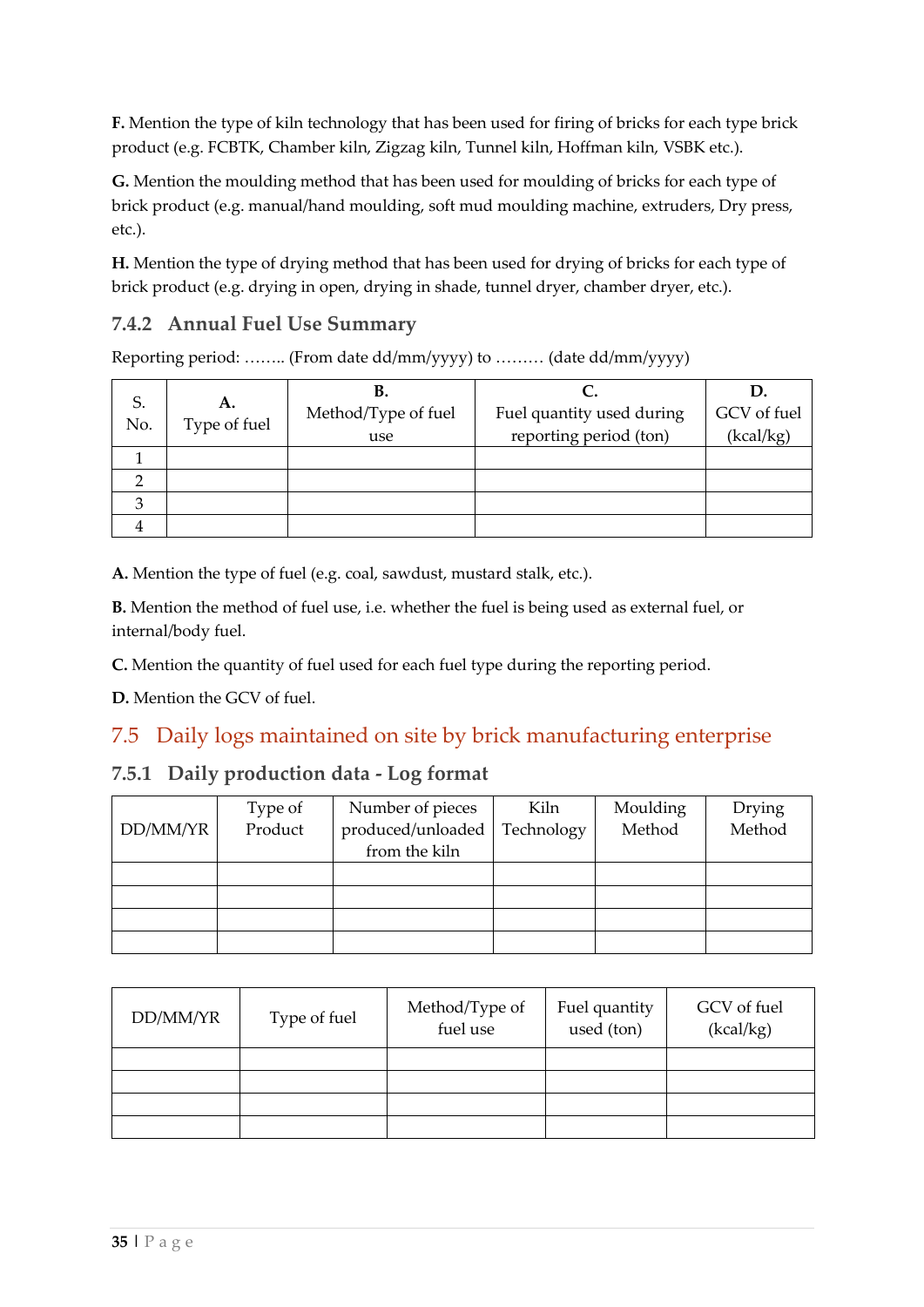# PART 4

# Standard Pledge Format

*[for brick users (builders)]*